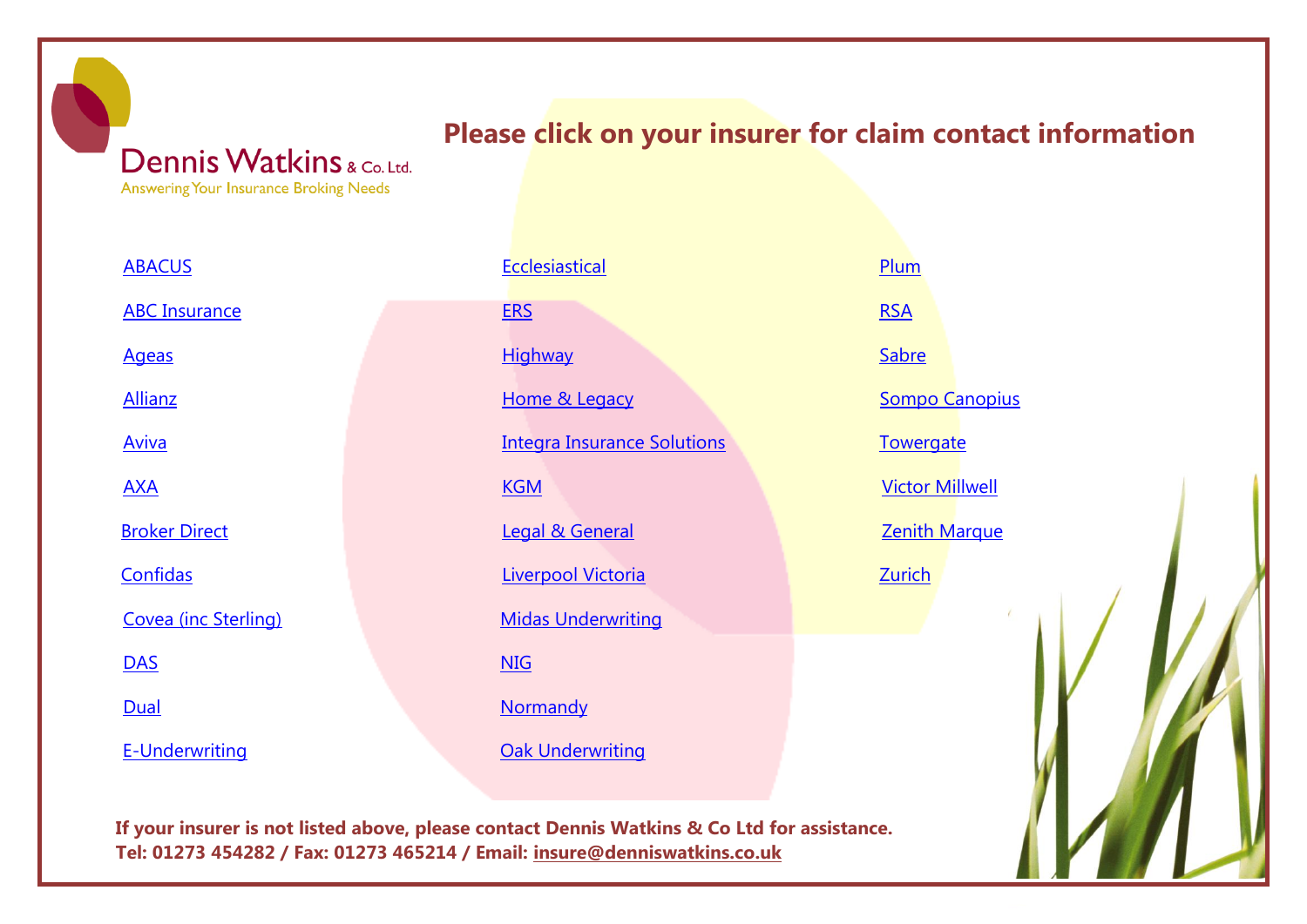

<span id="page-1-0"></span>

## **ABACUS**

### Holiday Homes

| Underwriter:     | Helpline No:                |
|------------------|-----------------------------|
| Liberty          | 01443 229513                |
| Novae Syndicates | 01443 229513                |
| AmTrust (Europe) | <b>Click for Claim Form</b> |

### **Properties**

| Underwriter:            | Helpline No:                |
|-------------------------|-----------------------------|
| Ageas                   | 0345 122 3283               |
| AmTrust (Europe)        | <b>Click for Claim Form</b> |
| Covea                   | 0330 024 2255               |
| Liberty Mutual          | 01443 229513                |
| $LV =$                  | 0800 032 1170               |
| <b>Novae Syndicates</b> | 01443 229513                |

### Landlords Emergency Assistance

| Underwriter | Helpline No:  |  |
|-------------|---------------|--|
| Ageas       | 0800 157 1211 |  |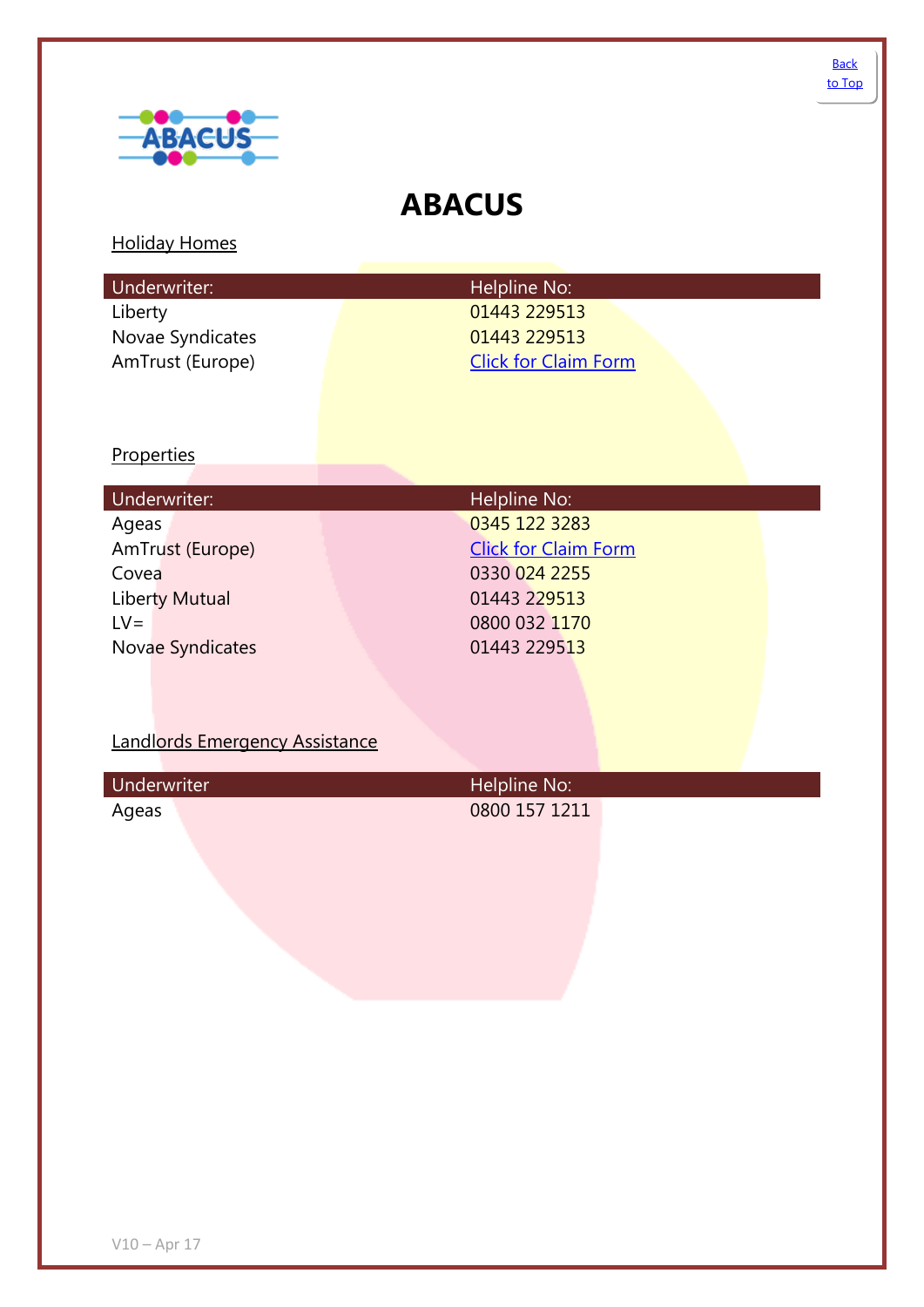<span id="page-2-0"></span>

| Policy Type:                             | Accident Helpline No:         | Windscreen Helpline No: |
|------------------------------------------|-------------------------------|-------------------------|
| Private Car                              | 0800 633 5430                 | 0800 633 5430           |
|                                          |                               |                         |
| Home Insurance                           |                               |                         |
|                                          |                               |                         |
| Policy Type<br><b>ABC Home Insurance</b> | Helpline No:<br>0800 633 5814 |                         |
|                                          |                               |                         |
|                                          |                               |                         |
|                                          |                               |                         |
|                                          |                               |                         |
|                                          |                               |                         |
|                                          |                               |                         |
|                                          |                               |                         |
|                                          |                               |                         |
|                                          |                               |                         |
|                                          |                               |                         |
|                                          |                               |                         |
|                                          |                               |                         |
|                                          |                               |                         |
|                                          |                               |                         |
|                                          |                               |                         |
|                                          |                               |                         |
|                                          |                               |                         |
|                                          |                               |                         |
|                                          |                               |                         |
|                                          |                               |                         |
|                                          |                               |                         |
|                                          |                               |                         |
|                                          |                               |                         |
|                                          |                               |                         |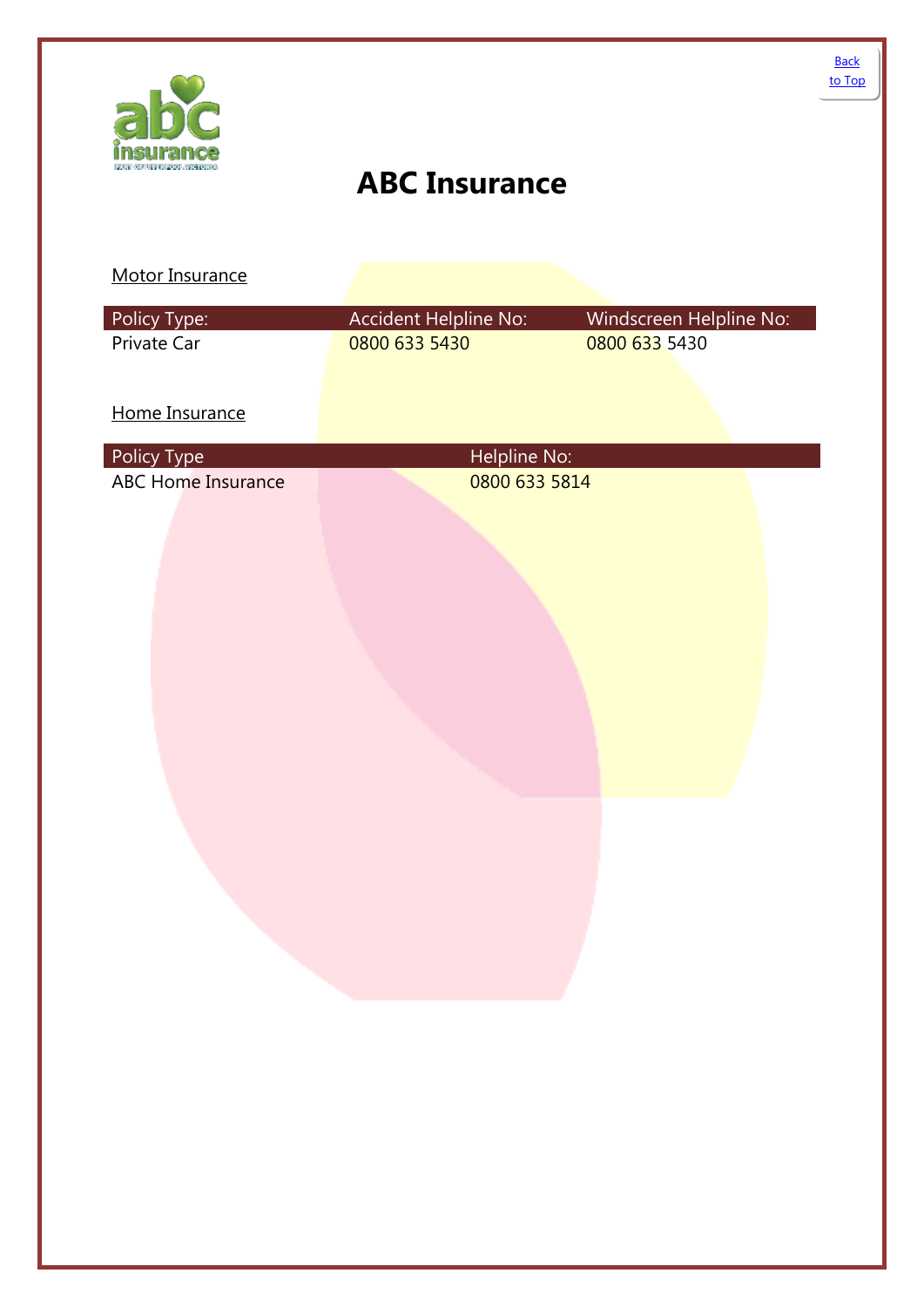<span id="page-3-0"></span>

# **Ageas**

### Motor Insurance

| Policy Type:                  |               | Accident Helpline No: Windscreen Helpline No: |  |
|-------------------------------|---------------|-----------------------------------------------|--|
| Private Car: Motor            | 0345 122 3018 | 0800 174764                                   |  |
| Guard/Countrywide             |               |                                               |  |
| Private Car: Optima           | 0345 126 2596 | 0800 854454                                   |  |
| Commercial Vehicle: Van Guard | 0345 122 3260 | 0800 174764                                   |  |
| Commercial Vehicle: Optima    | 0370 240 1895 | 0800 854454                                   |  |
|                               |               |                                               |  |

### Home Insurance

### Commercial Insurance

| Policy Type:                              | Helpline No:  |
|-------------------------------------------|---------------|
| <b>Commercial Guard Commercial Choice</b> | 0345 122 3283 |
| <b>Commercial Guard Property Owners</b>   | 0345 122 3283 |
| <b>Commercial Guard Shopkeepers</b>       | 0345 122 3283 |
| Commercial Guard Office & Surgery         | 0345 122 3283 |
| <b>Commercial Guard Homeworkers</b>       | 0345 122 3283 |
| <b>Commercial Guard Distributors</b>      | 0345 122 3283 |
| <b>Commercial Guard Care Home</b>         | 0345 122 3283 |
| <b>Commercial Guard Leisure</b>           | 0345 122 3283 |
| <b>Commercial Guard Semploy Extra</b>     | 0345 122 3283 |
| Optima Tradesmans                         | 0370 600 2123 |
| <b>Optima Small Fleet</b>                 | 0370 600 2123 |
| <b>Optima Business Plus</b>               | 0370 600 2123 |
| <b>Optima Property</b>                    | 0370 600 2123 |
| Optima Office & Surgery                   | 0370 600 2123 |
| Optima Shop                               | 0370 600 2123 |
| Optima Professional Indemnity             | 0370 600 2123 |
| Optima Group PA                           | 0370 600 2123 |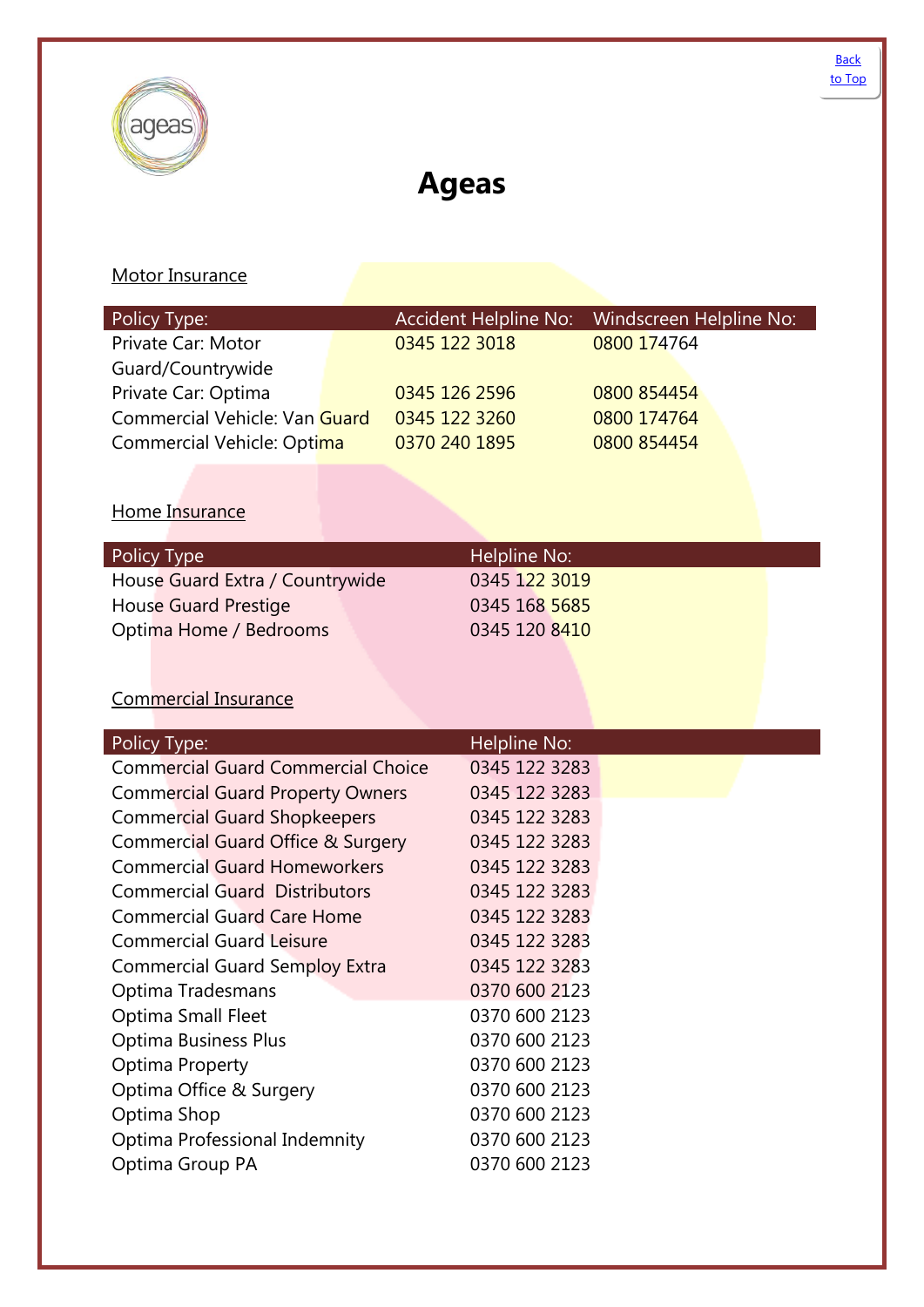## <span id="page-4-0"></span>**Allianz**

| Policy Type:                     | <b>Accident Helpline No:</b> | Windscreen Helpline No:              |
|----------------------------------|------------------------------|--------------------------------------|
| Private Car                      | 0345 6000 676                | 0345 6000 676                        |
| <b>Commercial Vehicle</b>        | 0345 6000 676                | 0345 6000 676                        |
| <b>Motor Fleet</b>               | 0800 587 5858                | 0344 893 9545                        |
| <b>Motor Trade</b>               | 0344 412 9996                | 0344 412 9996                        |
|                                  |                              |                                      |
|                                  |                              |                                      |
| Home Insurance                   |                              |                                      |
| Policy Type                      | Helpline No:                 |                                      |
| <b>All Policies</b>              | 0345 073 1114                |                                      |
|                                  |                              |                                      |
|                                  |                              |                                      |
| <b>Commercial Insurance</b>      |                              |                                      |
| Policy Type:                     | Helpline No:                 |                                      |
| <b>Complete Business</b>         | 0344 871 0789                |                                      |
| Complete Office                  | 0344 871 0789                |                                      |
| Complete Retailer                | 0344 871 0789                |                                      |
| <b>Complete Contractor</b>       | 0344 871 0789                |                                      |
| <b>Complete Flatowner</b>        | 0344 871 0789                |                                      |
| <b>Complete Property Owner</b>   | 0344 871 0789                |                                      |
| <b>Complete Motor Trade</b>      | 0344 871 0789                |                                      |
| Complete Headlight               | 0344 871 0789                |                                      |
| <b>Small Fleet</b>               | 0344 871 0789                |                                      |
| <b>Glass Replacement Service</b> | 0800 474747                  |                                      |
|                                  |                              |                                      |
| <b>Combined Policies:</b>        |                              | 0344 871 0786 (Property Damage)      |
|                                  |                              | 0344 871 0789 (Liability / Accident) |
|                                  | 01483 265825 (Engineering)   |                                      |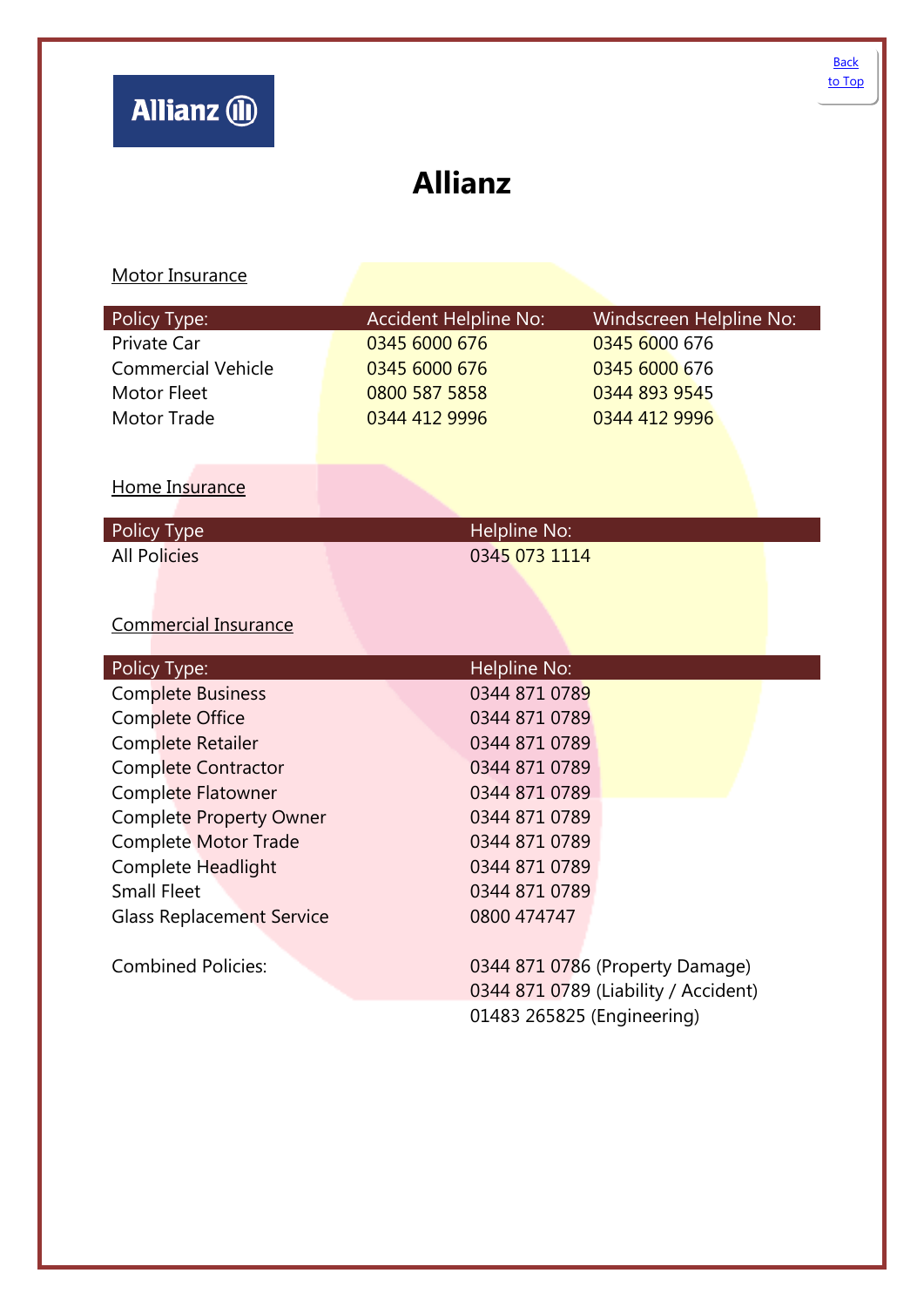<span id="page-5-0"></span>

# **Aviva**

### Motor Insurance

| Policy Type:                 | <b>Accident Helpline No:</b> | Windscreen Helpline No: |
|------------------------------|------------------------------|-------------------------|
| Private Car (Club)           | 0800 678999                  | 0800 678999             |
| <b>Distinct Motor</b>        | 0800 051 1750                | 0800 051 1750           |
| Commercial Vehicle up to     | 0800 678999                  | 0800 678999             |
| 3.5t                         |                              |                         |
| Commercial Vehicle over      | 0800 246876                  | 0800 246876             |
| 3.5t                         |                              |                         |
| <b>Agricultural Vehicles</b> | 0800 246876                  | 0800 246876             |
| <b>Fleet Insurance</b>       | 0800 246876                  | 0800 246876             |
| <b>Motor Trade</b>           | 0800 046 6229                | 0800 046 6229           |

### Home Insurance

| Policy Type     | Helpline No:  |
|-----------------|---------------|
| Home Plus       | 0800 012345   |
| Your House      | 0800 012345   |
| <b>Distinct</b> | 0800 051 1750 |
|                 |               |

### Commercial Insurance

| Policy Type:                | Helpline No:  |
|-----------------------------|---------------|
| Property Owners (all)       | 0800 015 1498 |
| Office & Surgery            | 0800 015 1498 |
| Shop & Salon                | 0800 015 1498 |
| Pub Restaurant & Hotel      | 0800 015 1498 |
| Manufacturing & Wholesale   | 0800 015 1498 |
| Liability (Injury)          | 0800 587 5142 |
| Liability (Property Damage) | 0845 302 8341 |
|                             |               |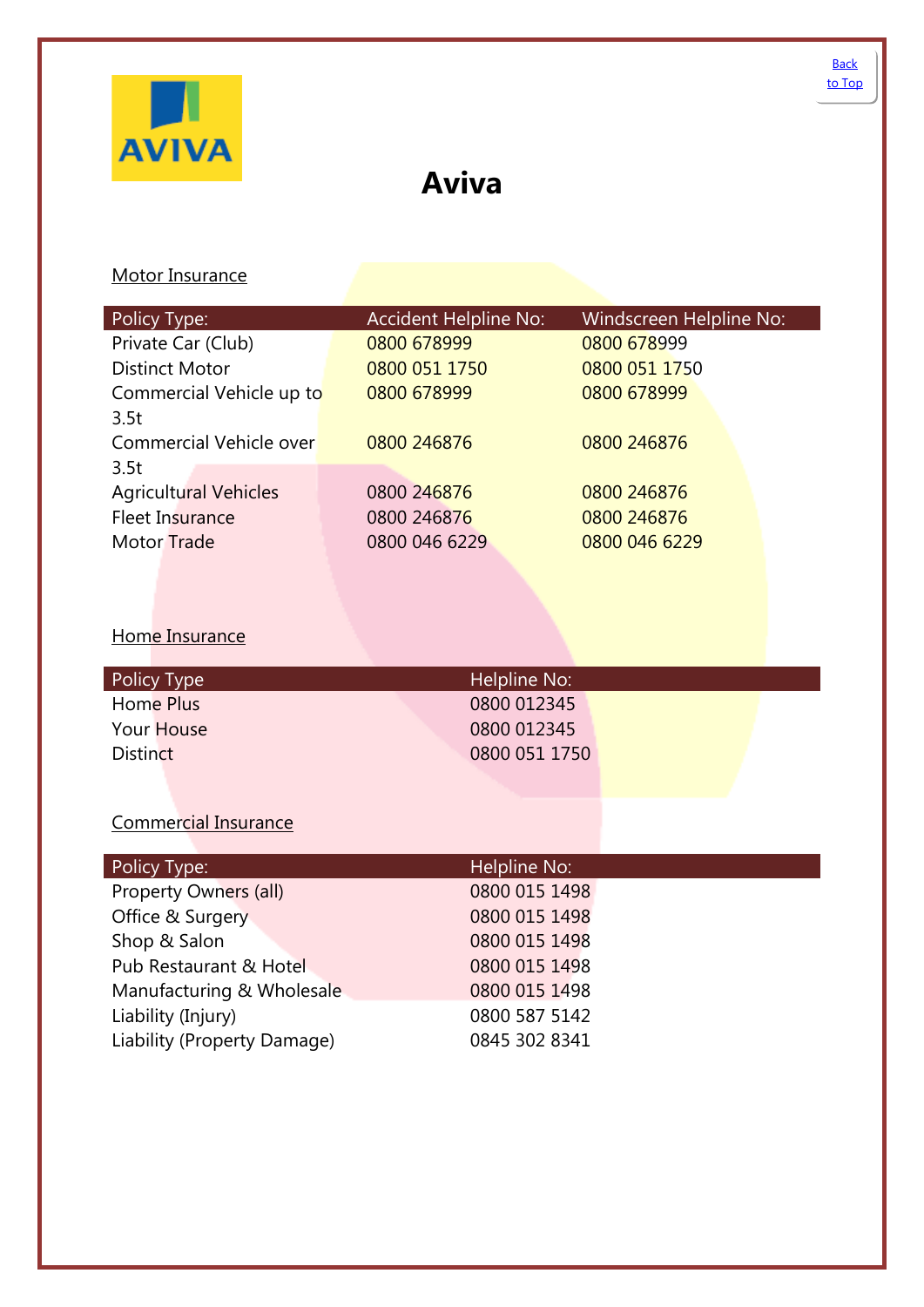<span id="page-6-0"></span>

## **AXA**

| Policy Type:                  | <b>Accident Helpline No:</b> | <b>Windscreen Helpline No:</b> |  |
|-------------------------------|------------------------------|--------------------------------|--|
| Private Car                   | 0345 608 0230                | 0800 363 636                   |  |
| <b>Commercial Vehicle</b>     | 0345 900 4185                | 0800 206 1809                  |  |
| Motor Trade                   | 0370 900 1753                | 0870 900 1753                  |  |
|                               |                              |                                |  |
|                               |                              |                                |  |
| Home Insurance                |                              |                                |  |
|                               |                              |                                |  |
| Policy Type                   | <b>Helpline No:</b>          |                                |  |
| Extra / First / ABC policies  | 0330 024 6842                |                                |  |
| Advanced / Exclusive policies | 0330 024 6843                |                                |  |
|                               |                              |                                |  |
|                               |                              |                                |  |
| <b>Commercial Insurance</b>   |                              |                                |  |
|                               |                              |                                |  |
| Policy Type:                  | Helpline No:                 |                                |  |
| <b>Liability Claims</b>       | 0345 900 4185                |                                |  |
| Tradesmen & Professionals     | 0345 900 4185                |                                |  |
| <b>Property Owners</b>        | 0370 850 7132                |                                |  |
| <b>Retailers</b>              | 0370 850 7132                |                                |  |
| Offices & Surgeries           | 0370 850 7132                |                                |  |
| Directors & Officers          | 0370 850 7132                |                                |  |
|                               |                              |                                |  |
|                               |                              |                                |  |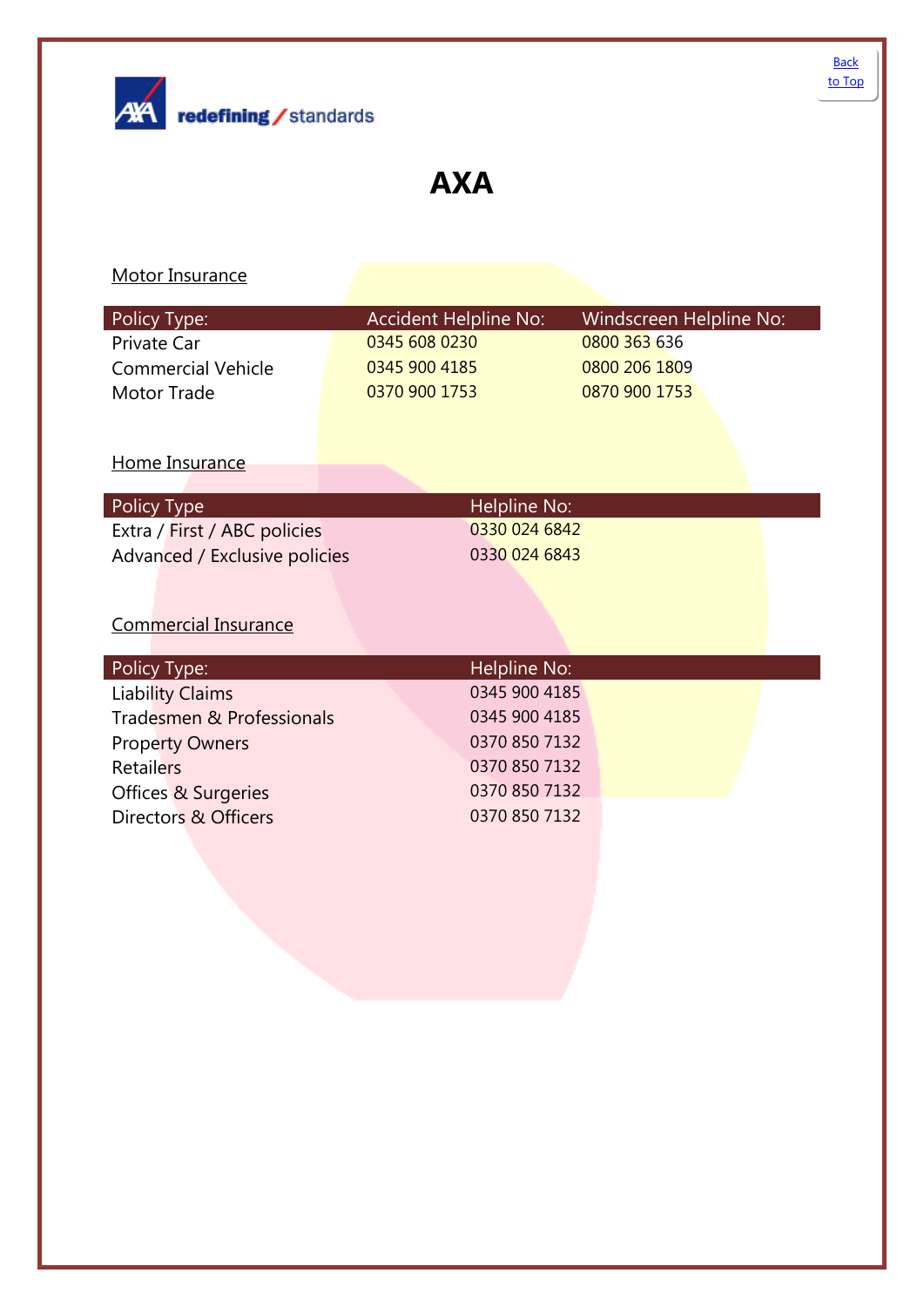<span id="page-7-0"></span>

# **Broker Direct**

### Motor Insurance

| Policy Type:                |               | <b>Accident Helpline No:</b> | Windscreen Helpline No:                    |  |
|-----------------------------|---------------|------------------------------|--------------------------------------------|--|
| Policy Numbers beginning ZA | 0845 337 1886 |                              | 0800 363636                                |  |
| Policy Numbers beginning YN | 0845 013 1518 |                              | 0800 917 9666                              |  |
| Policy Numbers beginning YN |               |                              | 0800 096 9629 (Non-Comprehensive policies) |  |
| <b>Provide Policies</b>     | 0845 337 1886 |                              | 0800 363636                                |  |
| <b>Premier Policies</b>     | 0844 248 9338 |                              | 0800 363636                                |  |
| <b>Commercial Vehicle</b>   | 0845 337 1886 |                              | 0845 075 1966                              |  |
|                             |               |                              |                                            |  |

### Home Insurance

| Policy Type             | Helpline No:  |  |
|-------------------------|---------------|--|
| <b>BD Home Policies</b> | 01204 600400  |  |
| Home Options Policies   | 0844 248 9318 |  |
| <b>BD Home Choice</b>   | 0844 248 9317 |  |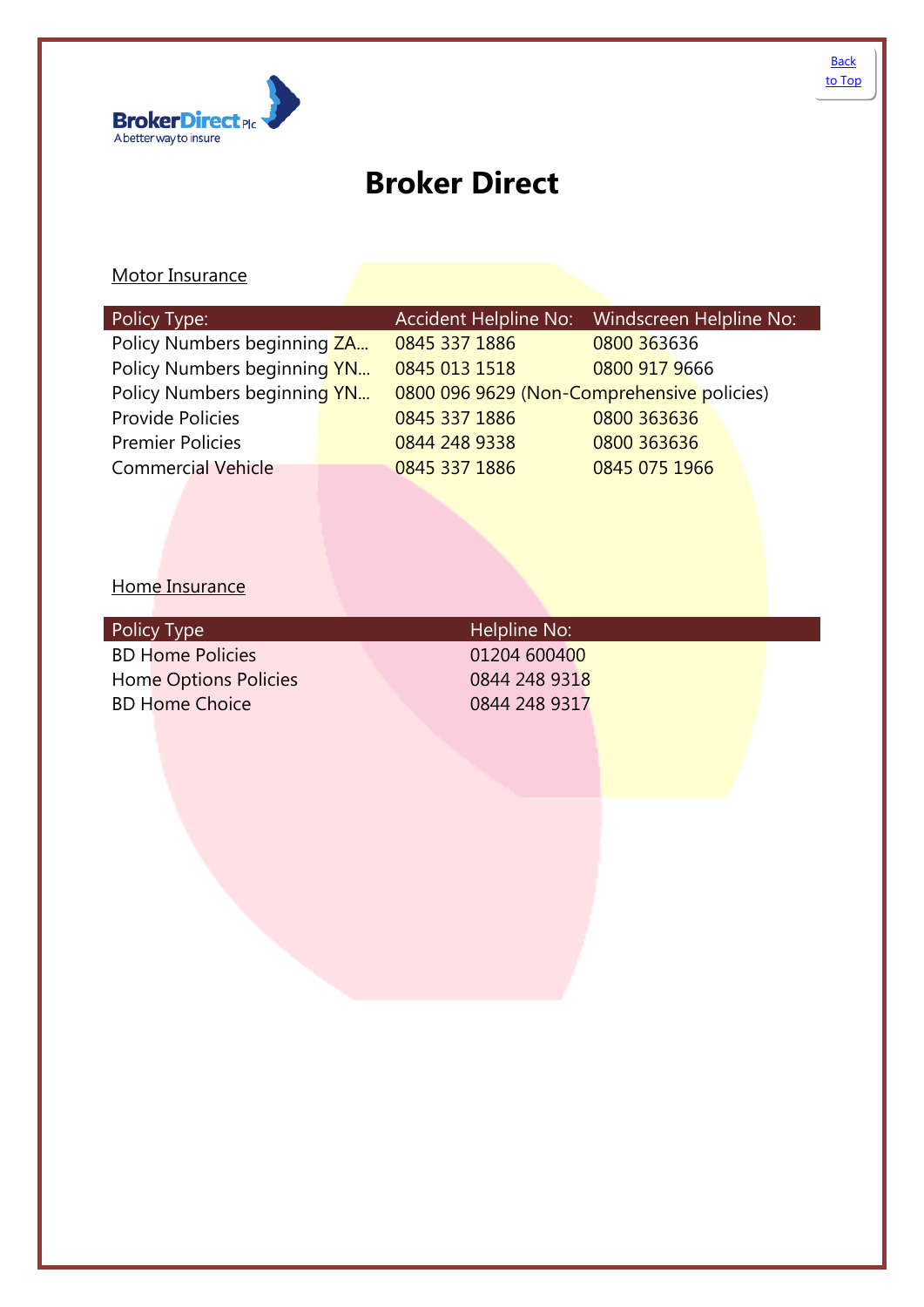# <span id="page-8-0"></span>**Back** [to Top](#page-0-0)confidas **Confidas** Home Insurance Policy Type **Helpline No: Helpline No:** All Home Policies **Call Access 120 and Call Access** 20208 603 7187 (Emergency Assistance Only) Smith Greenfield claims are submitted by telephone and they will usually require two estimates for replacement or repair. Please contact our office during office hours for assistance: Dennis Watkins & Co. Ltd. Watkins House Brunswick Road Shoreham by Sea BN43 5ZH Tel: 01273 454282 Fax: 01273 465214 Email: [insure@denniswatkins.co.uk](mailto:insure@denniswatkins.co.uk)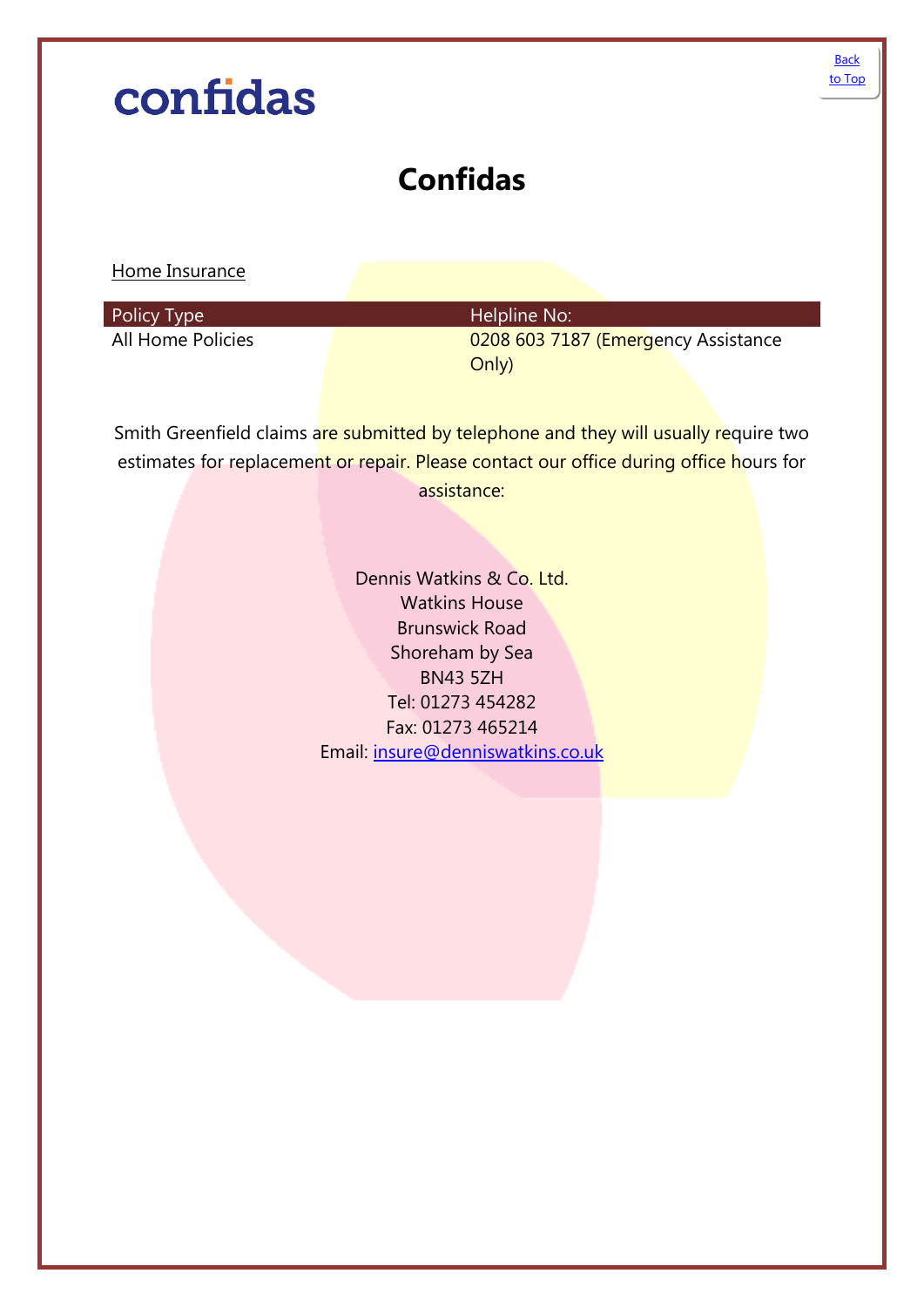## <span id="page-9-0"></span>**Covea**

| Policy Type:                       | <b>Accident Helpline No:</b> |               | Windscreen Helpline No: |
|------------------------------------|------------------------------|---------------|-------------------------|
| Private Car                        | 0330 024 2240                |               | 0330 024 2270           |
| <b>Commercial Vehicle</b>          | 0330 024 2240                |               | 0330 024 2270           |
| <b>Motor Trade</b>                 | 0330 024 2244                |               | 0330 024 2270           |
| <b>Sterling Executive Motor</b>    | 0330 303 1852                |               | 033 024 0653            |
|                                    |                              |               |                         |
| Home Insurance                     |                              |               |                         |
|                                    |                              |               |                         |
| Policy Type                        |                              | Helpline No:  |                         |
| All household policies             |                              | 0330 024 2255 |                         |
| <b>Except Sterling Executive</b>   |                              | 0330 134 8186 |                         |
|                                    |                              |               |                         |
|                                    |                              |               |                         |
| <b>Commercial Insurance</b>        |                              |               |                         |
| Policy Type:                       |                              | Helpline No:  |                         |
| <b>Commercial Combined</b>         |                              | 0330 024 2266 |                         |
| <b>Master Tradesman</b>            |                              | 0330 024 2266 |                         |
| <b>Residential Property Owners</b> |                              | 0330 024 2255 |                         |
| <b>Commercial Property Owners</b>  |                              | 0330 024 2266 |                         |
| Shops                              |                              | 0330 024 2266 |                         |
| Offices & Surgeries                |                              | 0330 024 2266 |                         |
| Bed & Breakfast                    |                              | 0330 024 2255 |                         |
| <b>Motor Trade Combined</b>        |                              | 0330 024 2266 |                         |
| <b>Motor Trade Internal</b>        |                              | 0330 024 2266 |                         |
| <b>Motor Trade Road Risks</b>      |                              | 0330 024 2266 |                         |
| MotorServ                          |                              | 0330 024 2244 |                         |
|                                    |                              |               |                         |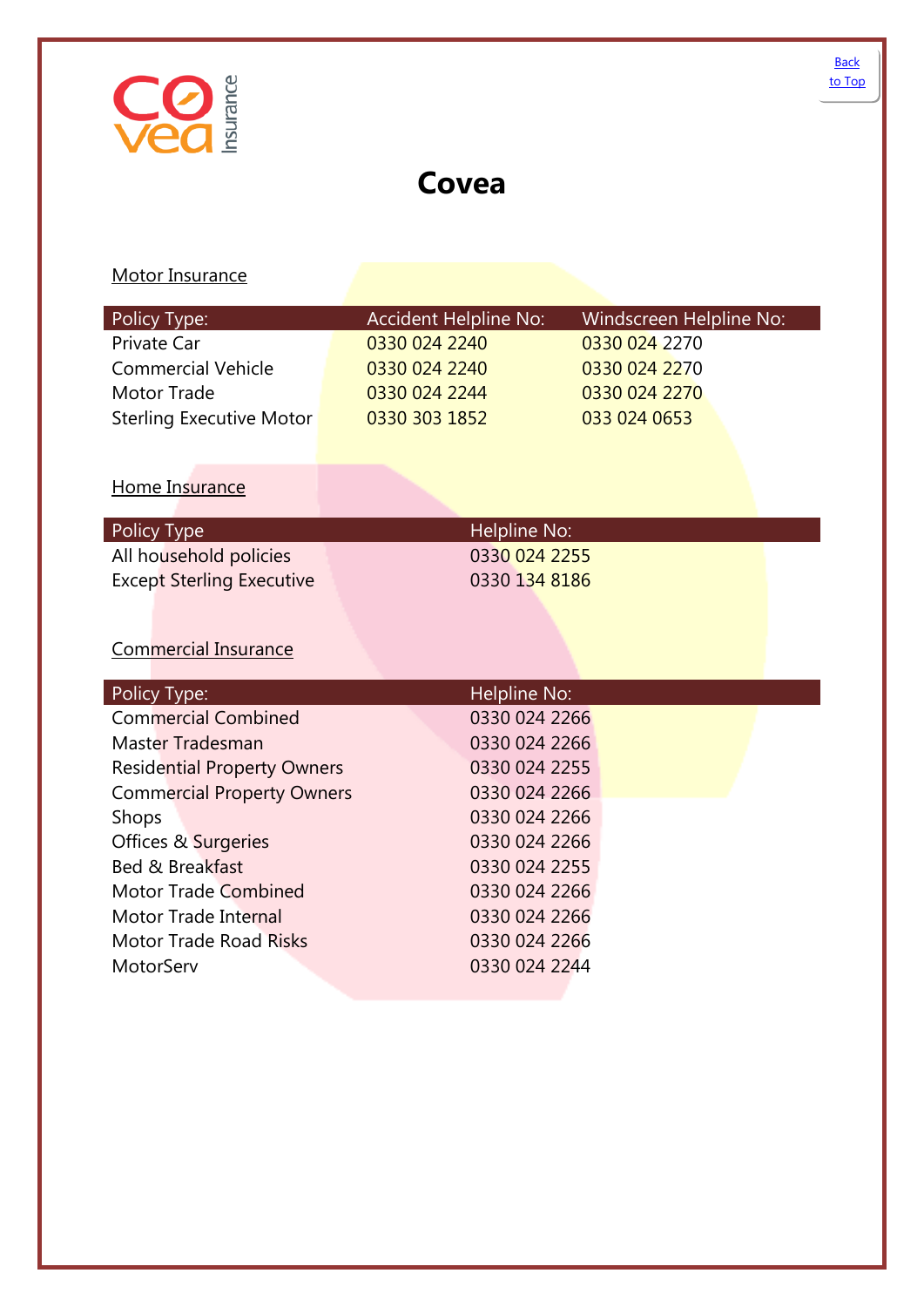<span id="page-10-0"></span>

| Policy Type:<br>All motor claims | Helpline No:<br>0800 783 6066 |
|----------------------------------|-------------------------------|
|                                  |                               |
|                                  |                               |
|                                  |                               |
|                                  |                               |
|                                  |                               |
|                                  |                               |
|                                  |                               |
|                                  |                               |
|                                  |                               |
|                                  |                               |
|                                  |                               |
|                                  |                               |
|                                  |                               |
|                                  |                               |
|                                  |                               |
|                                  |                               |
|                                  |                               |
|                                  |                               |
|                                  |                               |
|                                  |                               |
|                                  |                               |
|                                  |                               |
|                                  | $\sim$ 1                      |
|                                  |                               |
|                                  |                               |
|                                  |                               |
|                                  |                               |
|                                  |                               |
|                                  |                               |
|                                  |                               |
|                                  |                               |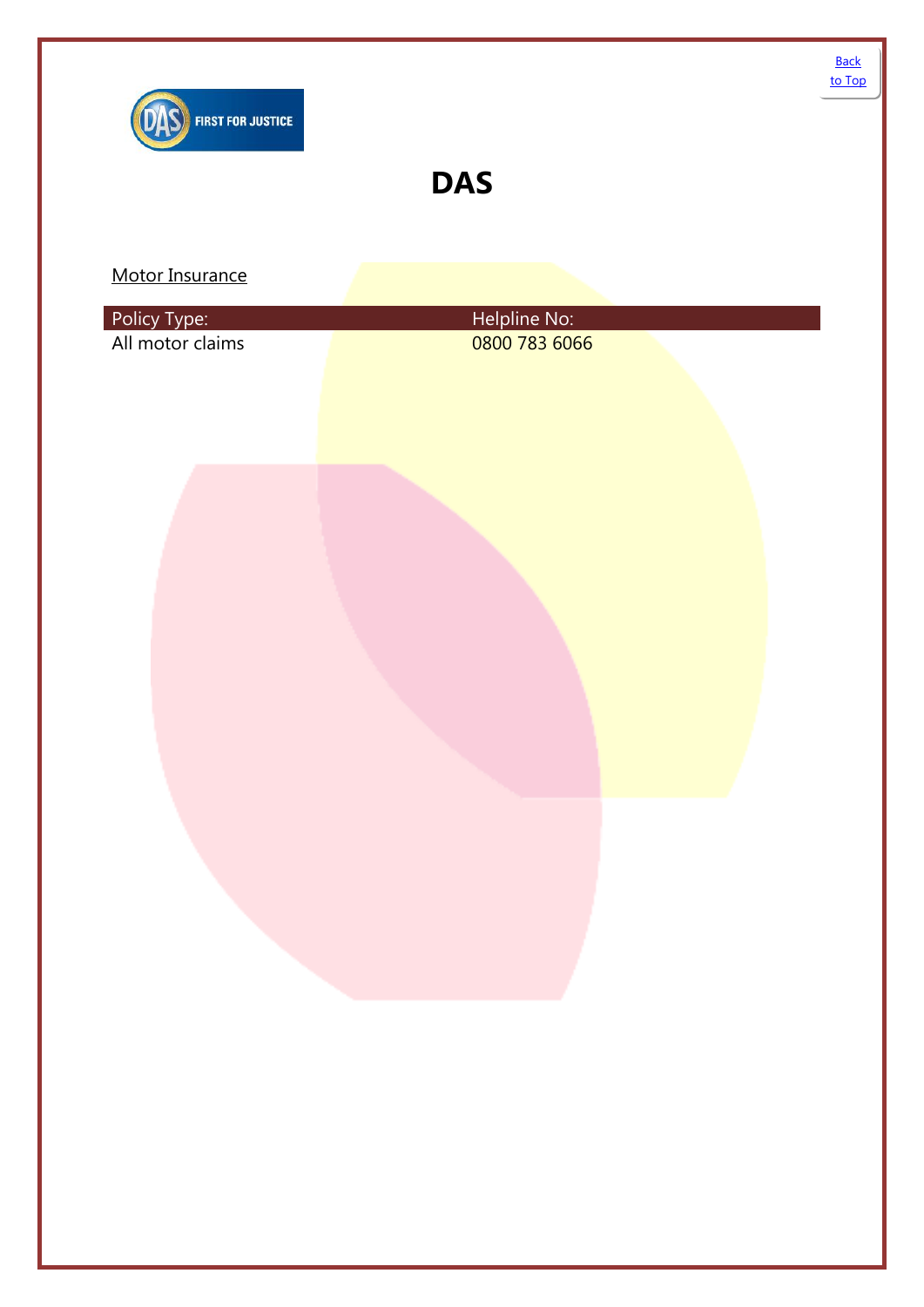<span id="page-11-0"></span>

| OUAL                             |                                        |                                                              | to Top |
|----------------------------------|----------------------------------------|--------------------------------------------------------------|--------|
|                                  | <b>Dual</b>                            |                                                              |        |
| Motor Insurance                  |                                        |                                                              |        |
| Policy Type:<br>Private Car      | Accident Helpline No:<br>0333 043 3801 | Windscreen Helpline No:<br>0333 043 3801                     |        |
| Home Insurance                   |                                        |                                                              |        |
| Policy Type<br>All home policies | Helpline No:                           | 0207 397 4405 (Office Hours)<br>0844 770 4025 (Out of Hours) |        |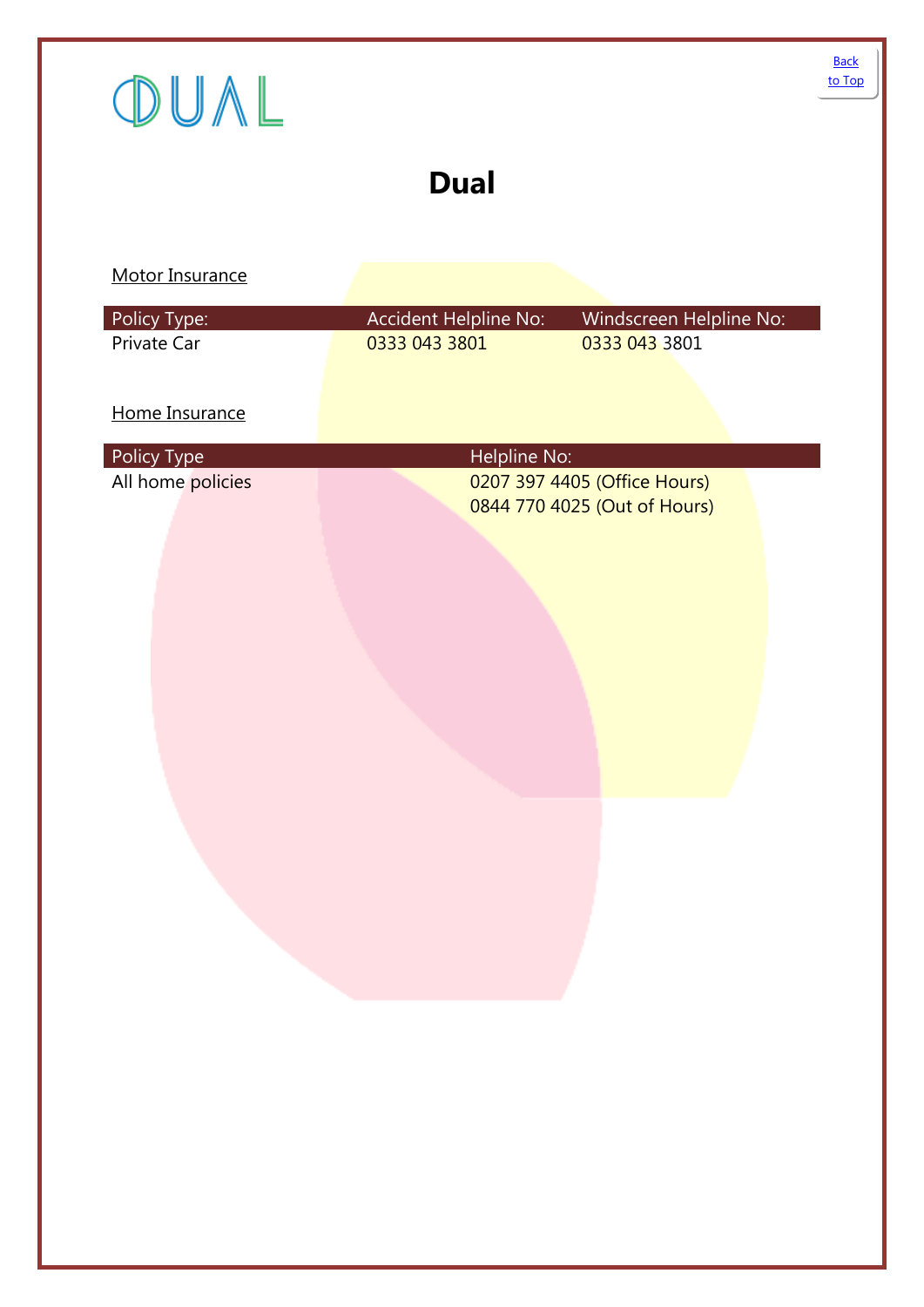<span id="page-12-0"></span>

| <b>O</b> underwriting                                                                   |                                                | <b>Back</b><br>to Top |
|-----------------------------------------------------------------------------------------|------------------------------------------------|-----------------------|
|                                                                                         | <b>E-Underwriting</b>                          |                       |
| Home Insurance                                                                          |                                                |                       |
| Policy Type<br>All home policies                                                        | Helpline No:<br>0345 072 9979                  |                       |
| Commercial Insurance                                                                    |                                                |                       |
| Underwriter:<br><b>Residential Property Owners</b><br><b>Commercial Property Owners</b> | Helpline No:<br>01403 321 394<br>0207 208 8580 |                       |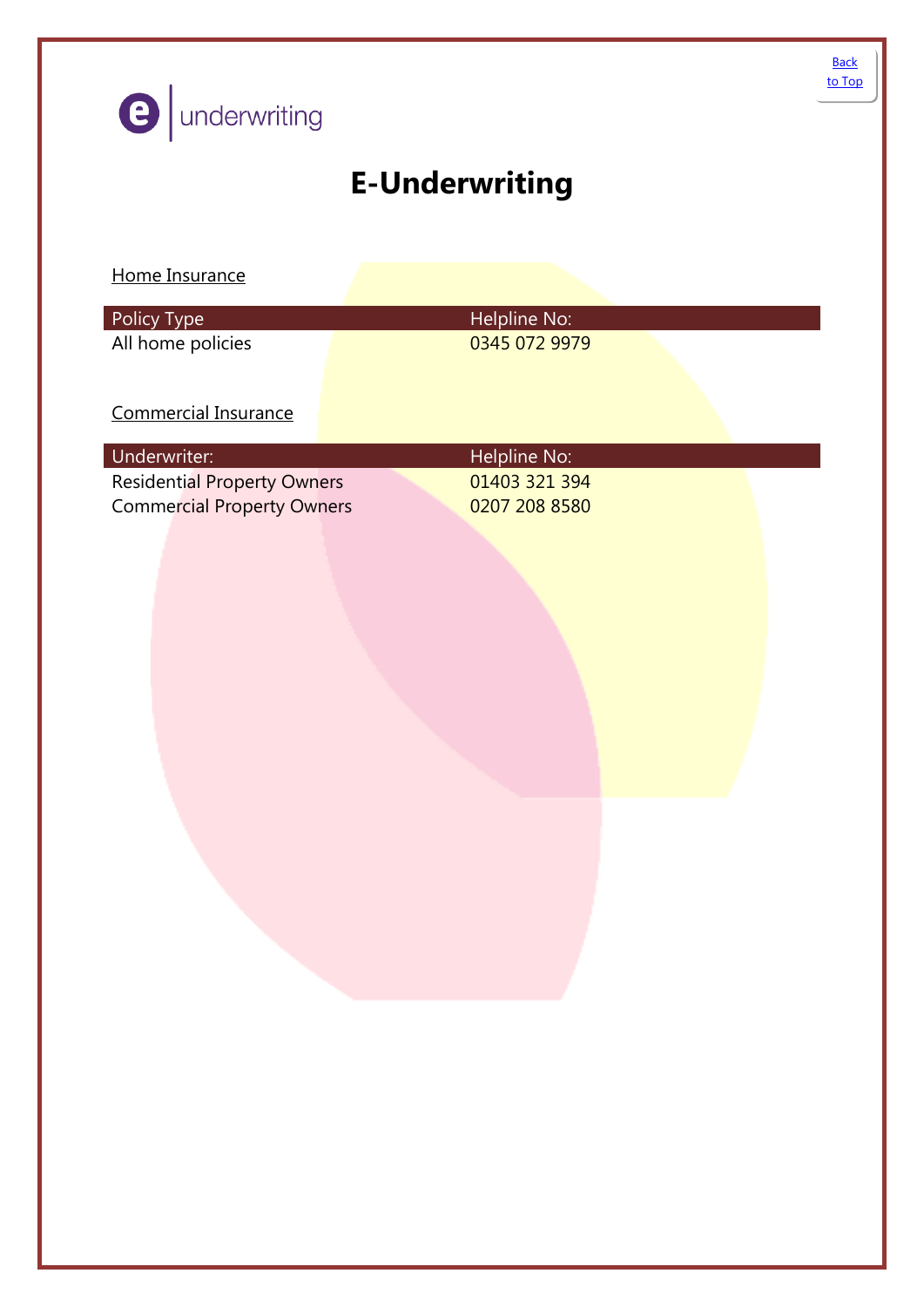

<span id="page-13-0"></span>

## **Ecclesiastical**

Home Insurance

| Policy Type       | Helpline No:  |  |
|-------------------|---------------|--|
| All home policies | 0345 603 8381 |  |

### Commercial Insurance

| Policy Type:               | Helpline No:  |
|----------------------------|---------------|
| Care Insurance             | 0345 603 8381 |
| <b>Charity Insurance</b>   | 0345 603 8381 |
| <b>Education Insurance</b> | 0345 603 8381 |
| Heritage Insurance         | 0345 603 8381 |
| Faith Insurance            | 0345 603 8381 |
| Other commercial policies  | 0345 603 8381 |
|                            |               |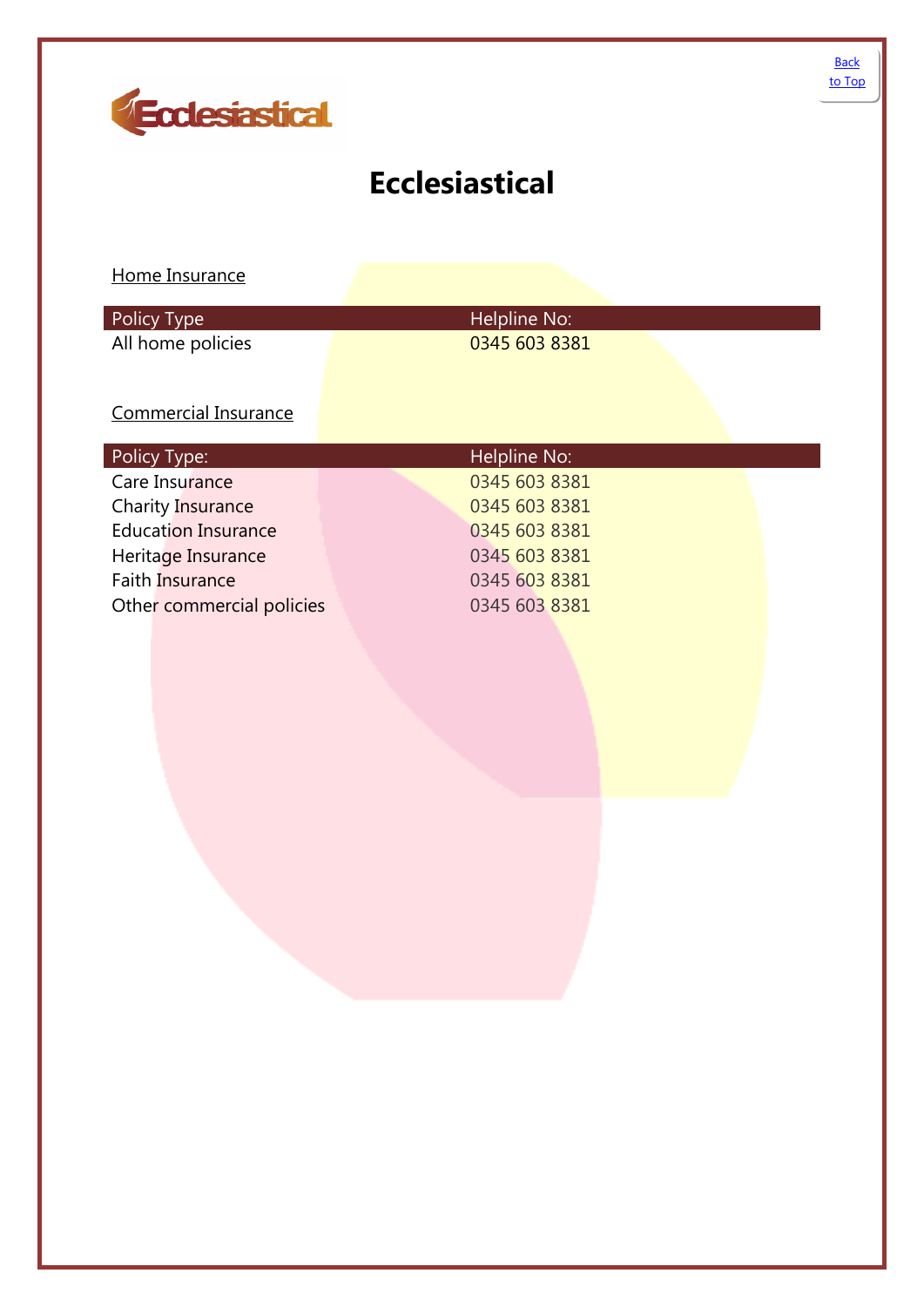<span id="page-14-0"></span>

**ERS**

### Motor Insurance

 $\overline{\phantom{a}}$ 

| Accident Helpline No:                        | Windscreen Helpline No: |
|----------------------------------------------|-------------------------|
| 0330 123 5992                                | 0345 602 3378           |
| 0330 123 5992<br>Classic, Modified & Kit Car | 0345 602 3378           |
| 0330 123 5992                                | 0345 602 3378           |
| 0330 123 5991                                | 0345 602 3378           |
| 0330 123 5991                                | 0345 602 3378           |
| 0330 123 5992                                | 0345 602 3378           |
|                                              |                         |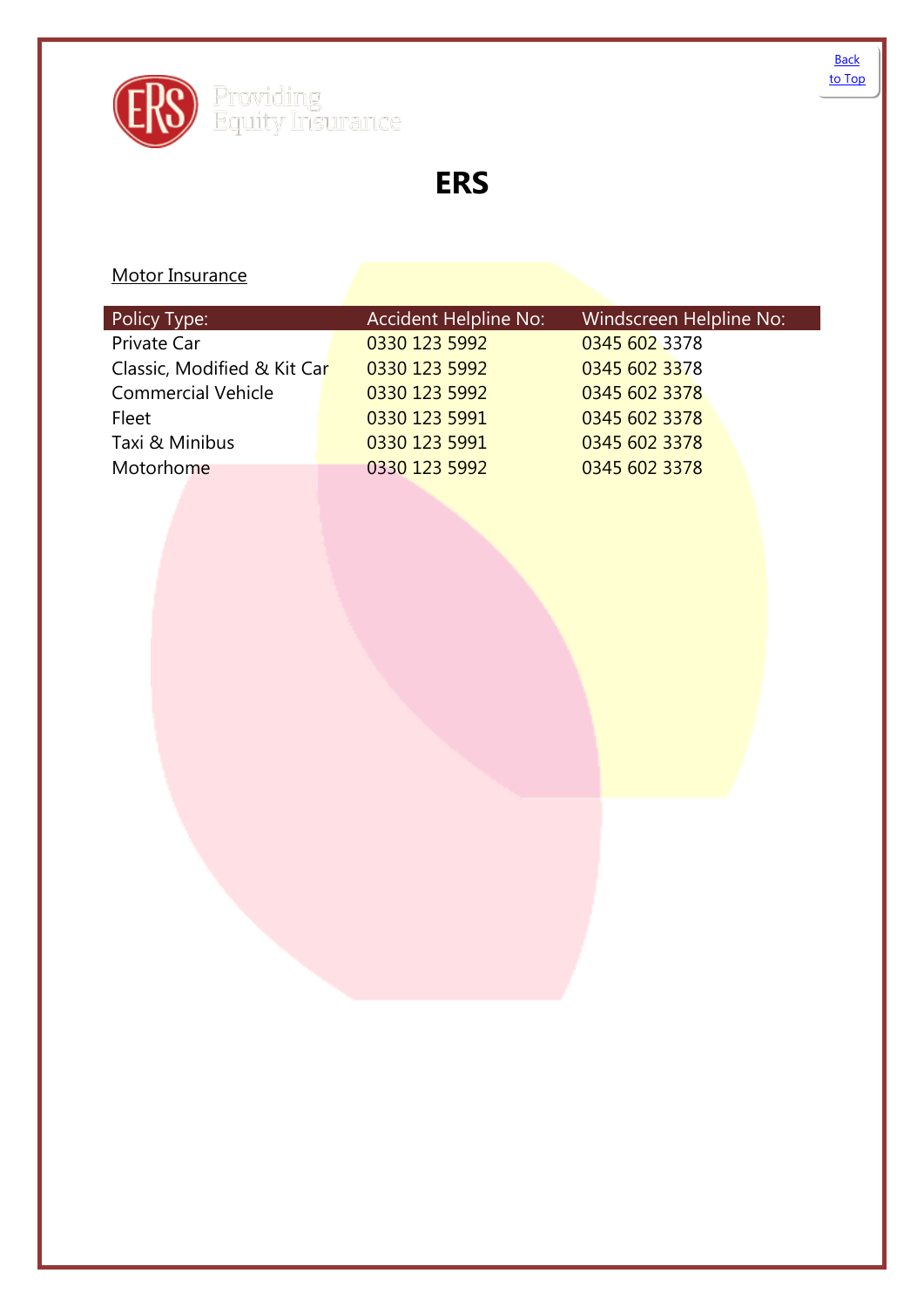<span id="page-15-0"></span>

# **Highway**

| Policy Type:              | Accident Helpline No: | Windscreen Helpline No: |
|---------------------------|-----------------------|-------------------------|
| Private Car               | 0800 028 9655         | 0800 028 9655           |
| <b>Commercial Vehicle</b> | 0800 028 9655         | 0800 028 9655           |
|                           |                       |                         |
|                           |                       |                         |
|                           |                       |                         |
|                           |                       |                         |
|                           |                       |                         |
|                           |                       |                         |
|                           |                       |                         |
|                           |                       |                         |
|                           |                       |                         |
|                           |                       |                         |
|                           |                       |                         |
|                           |                       |                         |
|                           |                       |                         |
|                           |                       |                         |
|                           |                       |                         |
|                           |                       |                         |
|                           |                       |                         |
|                           |                       |                         |
|                           |                       |                         |
|                           |                       |                         |
|                           |                       |                         |
|                           |                       |                         |
|                           |                       |                         |
|                           |                       |                         |
|                           |                       |                         |
|                           |                       |                         |
|                           |                       |                         |
|                           |                       |                         |
|                           |                       |                         |
|                           |                       |                         |
|                           |                       |                         |
|                           |                       |                         |
|                           |                       |                         |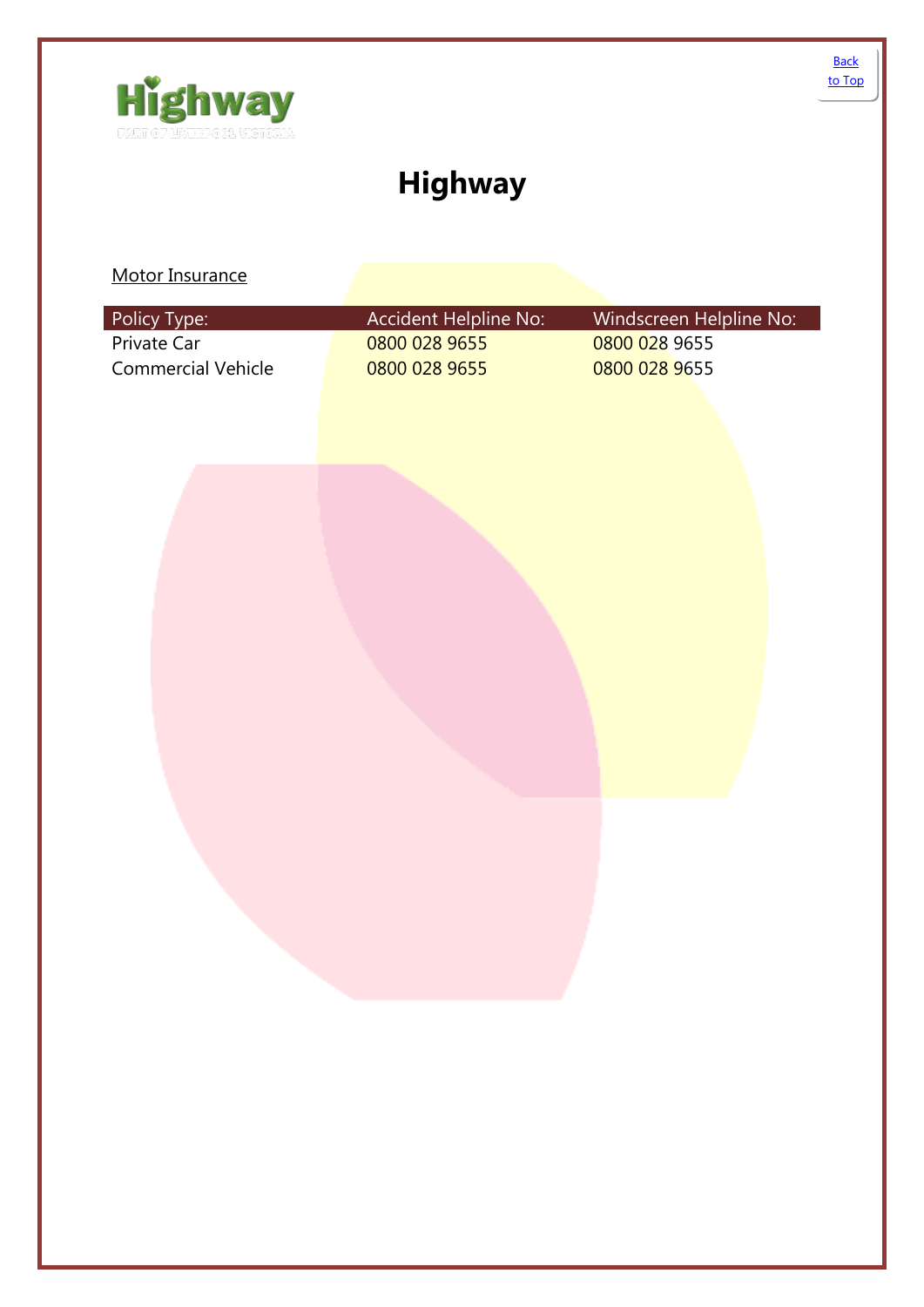<span id="page-16-0"></span>

# **Home & Legacy**

| Policy Type:                       | Accident Helpline No: | Windscreen Helpline No: |
|------------------------------------|-----------------------|-------------------------|
| Private Car                        | 0345 077 0810         | 0345 077 0810           |
|                                    |                       |                         |
| Home Insurance                     |                       |                         |
| Policy Type                        | Helpline No:          |                         |
| All household policies             | 0344 893 8370         |                         |
|                                    |                       |                         |
| <b>Commercial Insurance</b>        |                       |                         |
| Policy Type:                       | Helpline No:          |                         |
| <b>Residential Property Owners</b> | 0344 893 8370         |                         |
|                                    |                       |                         |
|                                    |                       |                         |
|                                    |                       |                         |
|                                    |                       |                         |
|                                    |                       |                         |
|                                    |                       |                         |
|                                    |                       |                         |
|                                    |                       |                         |
|                                    |                       |                         |
|                                    |                       |                         |
|                                    |                       |                         |
|                                    |                       |                         |
|                                    |                       |                         |
|                                    |                       |                         |
|                                    |                       |                         |
|                                    |                       |                         |
|                                    |                       |                         |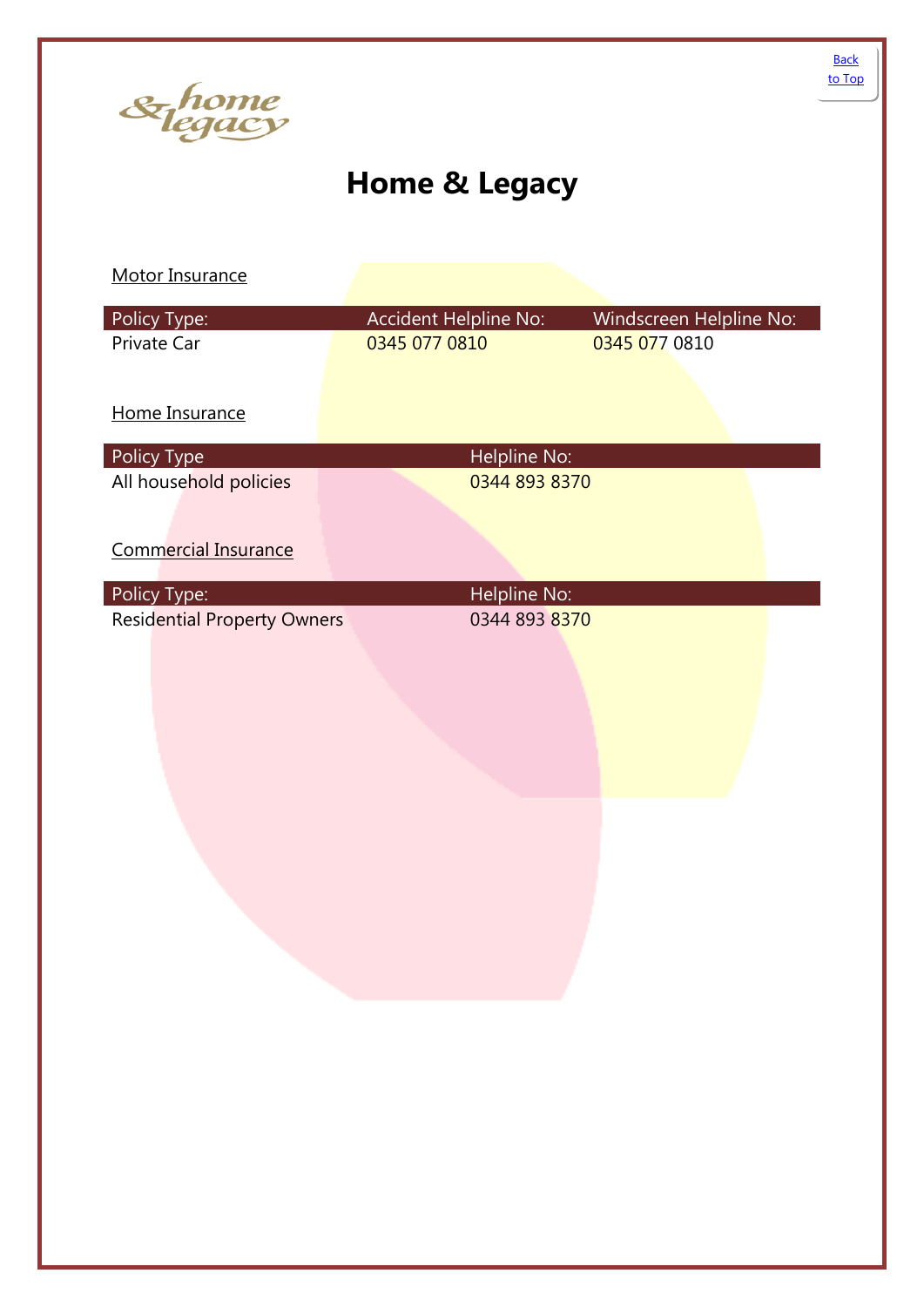

<span id="page-17-0"></span>

## **Integra Insurance Solutions**

Integra claims are submitted by completing a form with two estimates for replacement or repair. Please contact our office during office hours for assistance:

A claim form can be obtained using the following link:

Integra Ins. [Solutions Claim Form](http://www.integra-ins.co.uk/perch/resources/integrahouseholdclaim.pdf)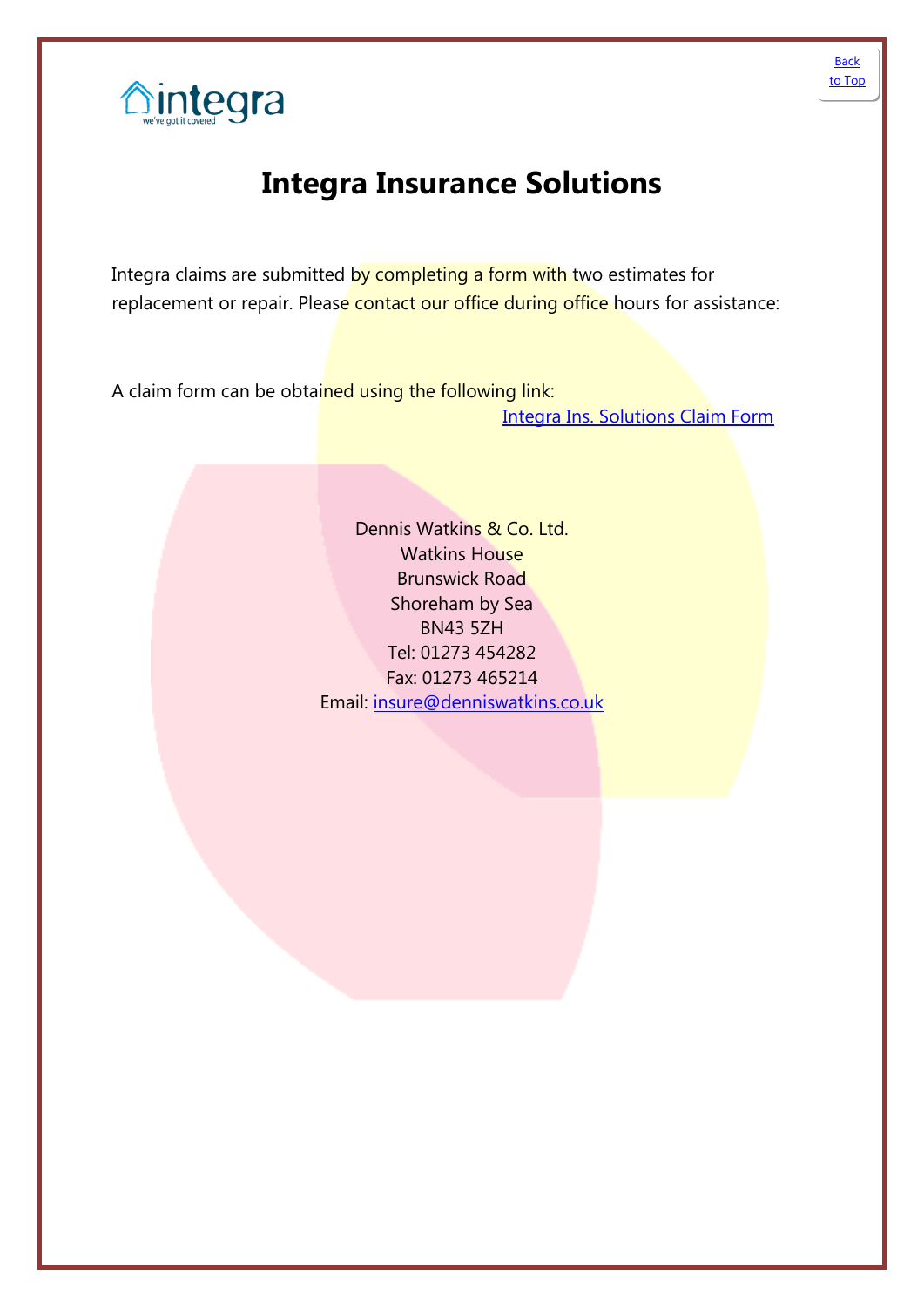<span id="page-18-0"></span>

### **KGM**

| Policy Type:              | Accident Helpline No: | Windscreen Helpline No: |
|---------------------------|-----------------------|-------------------------|
| Private Car               | 0333 555 5909         | 0333 555 5909           |
| <b>Commercial Vehicle</b> | 0333 555 5909         | 0333 555 5909           |
|                           |                       |                         |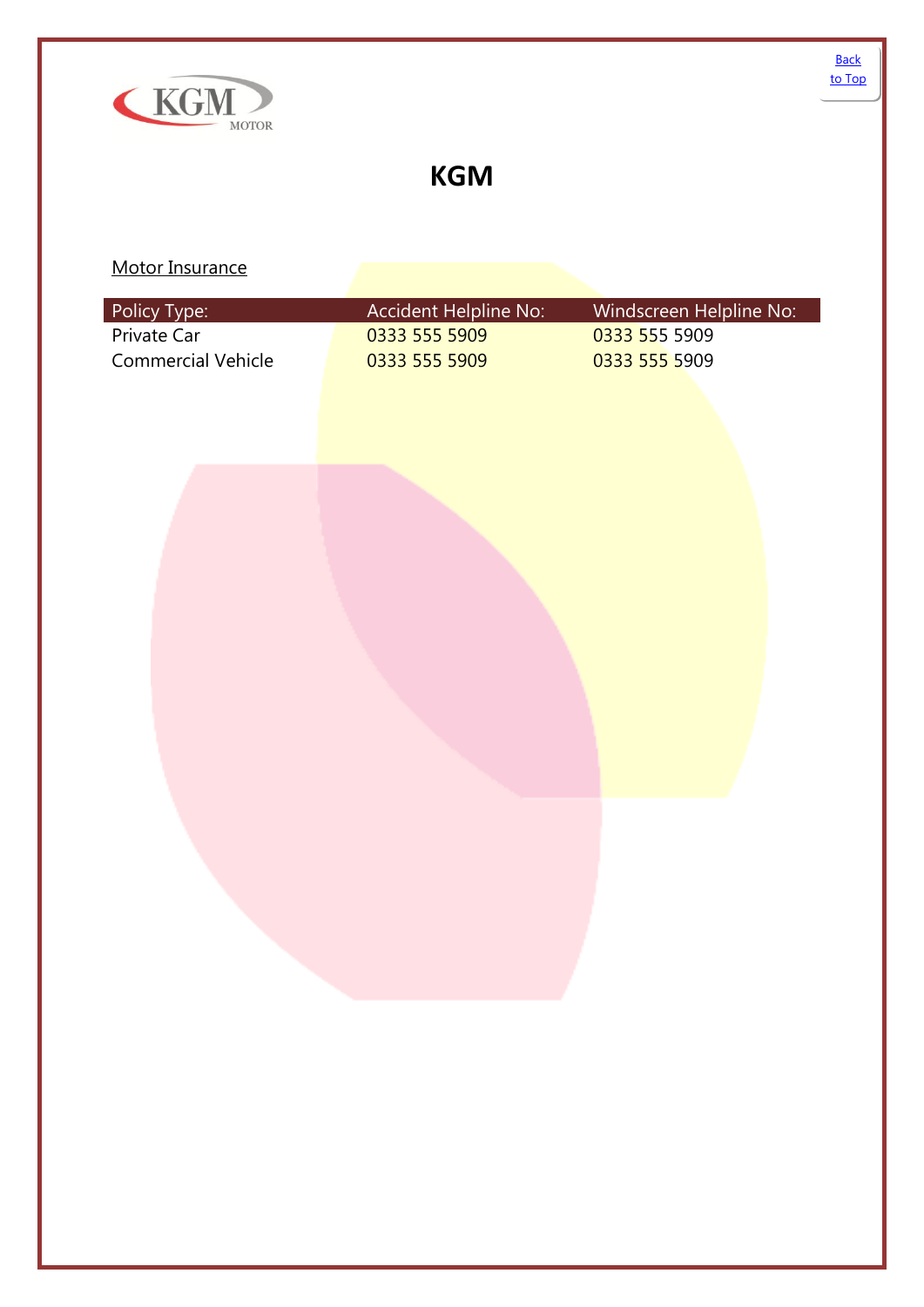<span id="page-19-0"></span>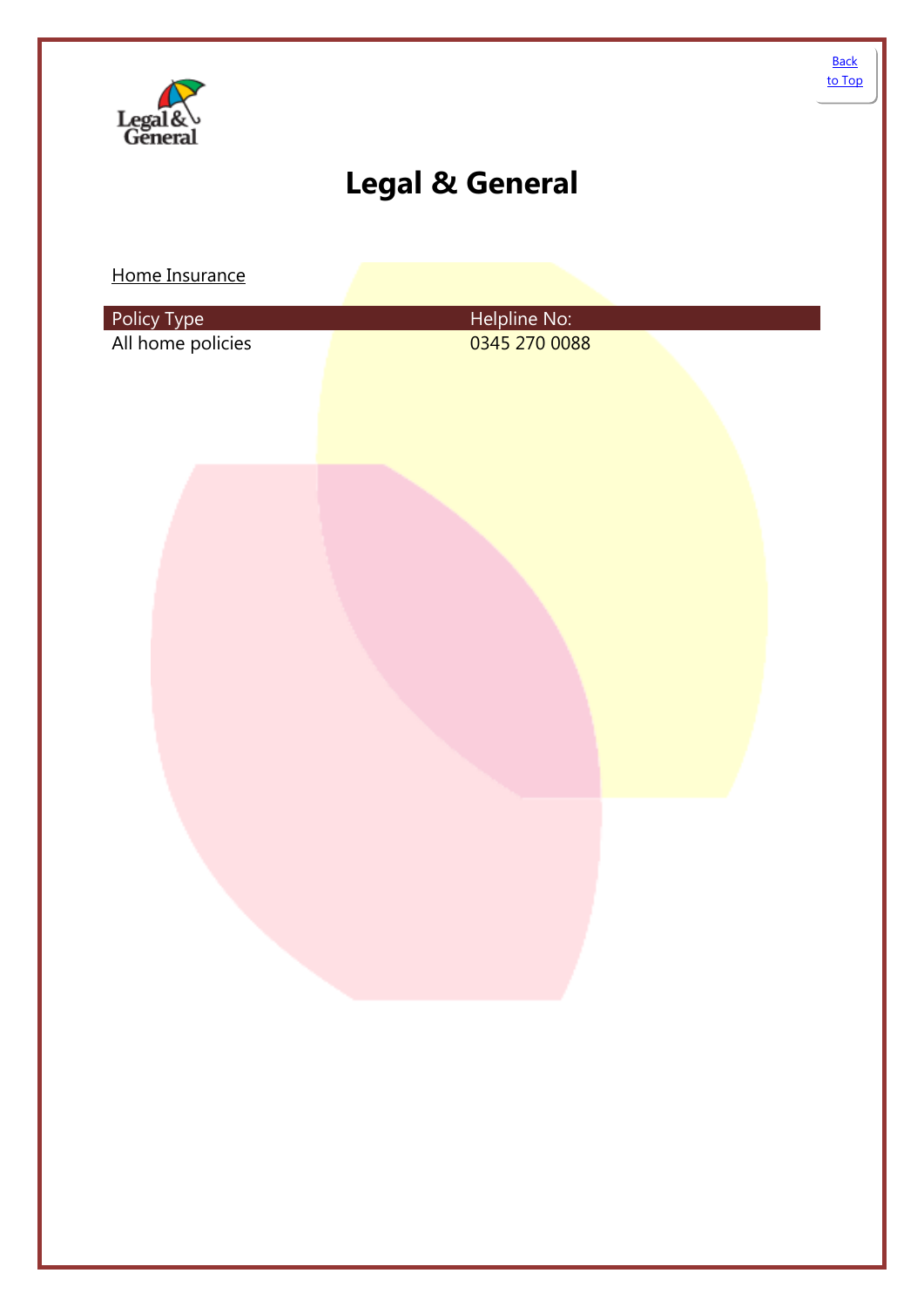<span id="page-20-0"></span>

# **Liverpool Victoria**

### Motor Insurance

| Policy Type:       | Accident Helpline No: | Windscreen Helpline No: |
|--------------------|-----------------------|-------------------------|
| Commercial Vehicle | 0800 028 9655         | 0800 678 1010           |
| Motor Fleet        | 0800 028 9655         | 0800 678 1010           |

### Commercial Insurance

| Policy Type:                       | Helpline No:  |
|------------------------------------|---------------|
| Hotel & Guesthouse                 | 0800 032 1170 |
| <b>Residential Property Owners</b> | 0800 032 1170 |
| <b>Commercial Property Owners</b>  | 0800 032 1170 |
| Pub Insurance                      | 0800 032 1170 |
| Shop Insurance                     | 0800 032 1170 |
| Office & Surgery                   | 0800 032 1170 |
| Trades & Professions               | 0800 032 1170 |
| <b>Restaurant Insurance</b>        | 0800 032 1170 |
|                                    |               |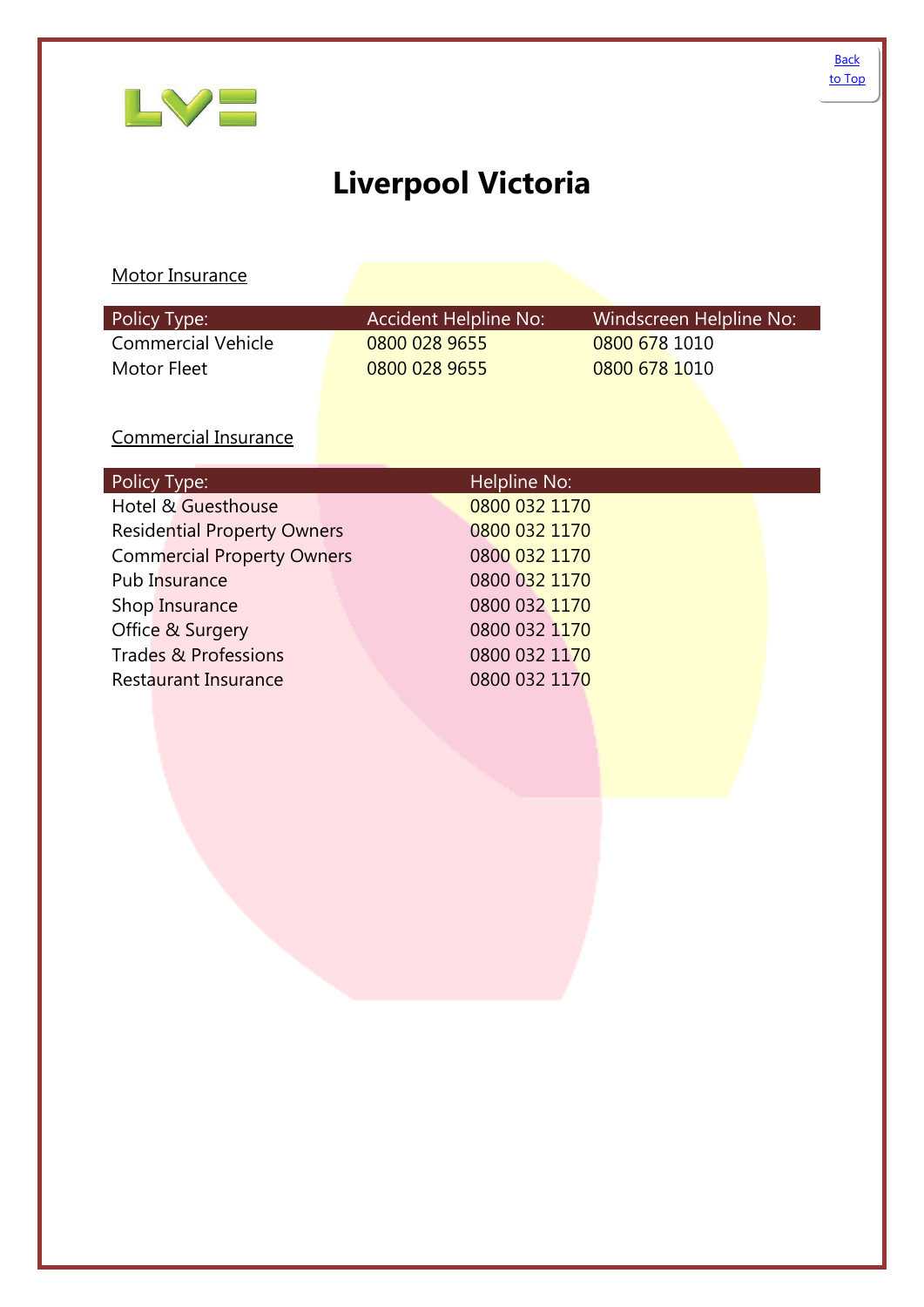<span id="page-21-0"></span>

# **Midas Underwriting**

Home Insurance

| Policy Type<br>Household | Helpline No:<br>0330 123 5748 |
|--------------------------|-------------------------------|
|                          |                               |
|                          |                               |
|                          |                               |
|                          |                               |
|                          |                               |
|                          |                               |
|                          |                               |

**Back** [to Top](#page-0-0)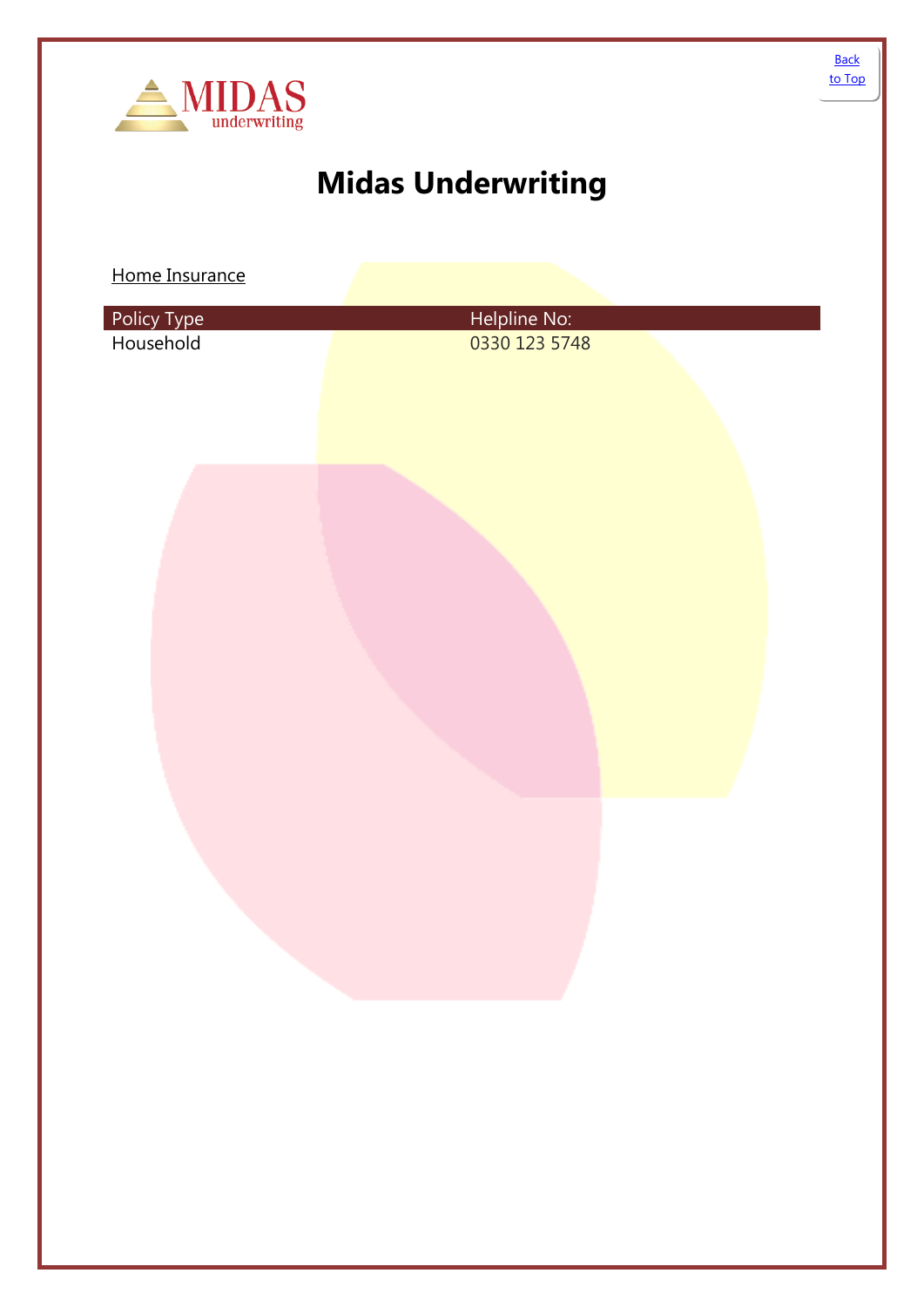<span id="page-22-0"></span>

| NIG                         | <b>NIG</b>                   |                         | <b>Back</b><br>to Top |
|-----------------------------|------------------------------|-------------------------|-----------------------|
| Motor Insurance             |                              |                         |                       |
| Policy Type:                | <b>Accident Helpline No:</b> | Windscreen Helpline No: |                       |
| <b>Commercial Vehicle</b>   | 0345 607 1626                | 0800 028 3754           |                       |
| <b>Commercial Insurance</b> |                              |                         |                       |

NIG Commercial claims are submitted by completing a form with two estimates for replacement or repair, where necessary. Please contact our office during office hours for assistance:

A claim form can be obtained using the following links:

[NIG General Claim](http://www.nig.com/media/12194/nig1101q_05_13___general_claim_form__london_.pdf) Form

[NIG All Risks Claim Form](http://www.nig.com/media/12206/nig1107r_05_13___all_risks__london_.pdf)

[NIG Public Liability Claim Form](http://www.nig.com/media/12197/nig1102m_05_13___public_liability__london_.pdf)

[NIG Employers Liability Claim Form](http://www.nig.com/media/12209/nig1111p_05_13___employers_liability__london_.pdf)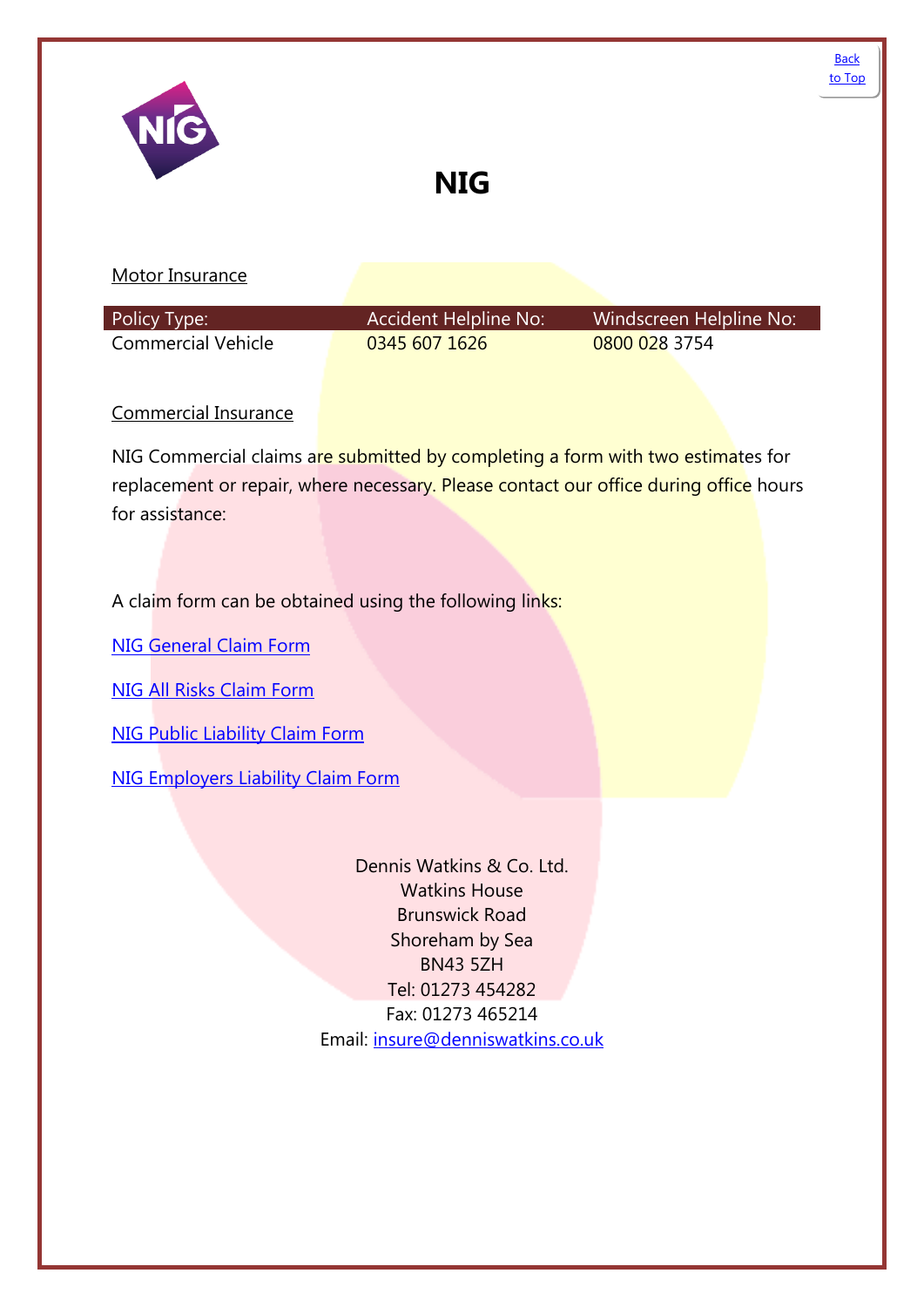## **Normandy**

[Back](#page-0-0)  [to Top](#page-0-0)

<span id="page-23-0"></span>Normandy claims are submitted by completing a form with two estimates for replacement or repair, where necessary. Please contact our office during office hours for assistance: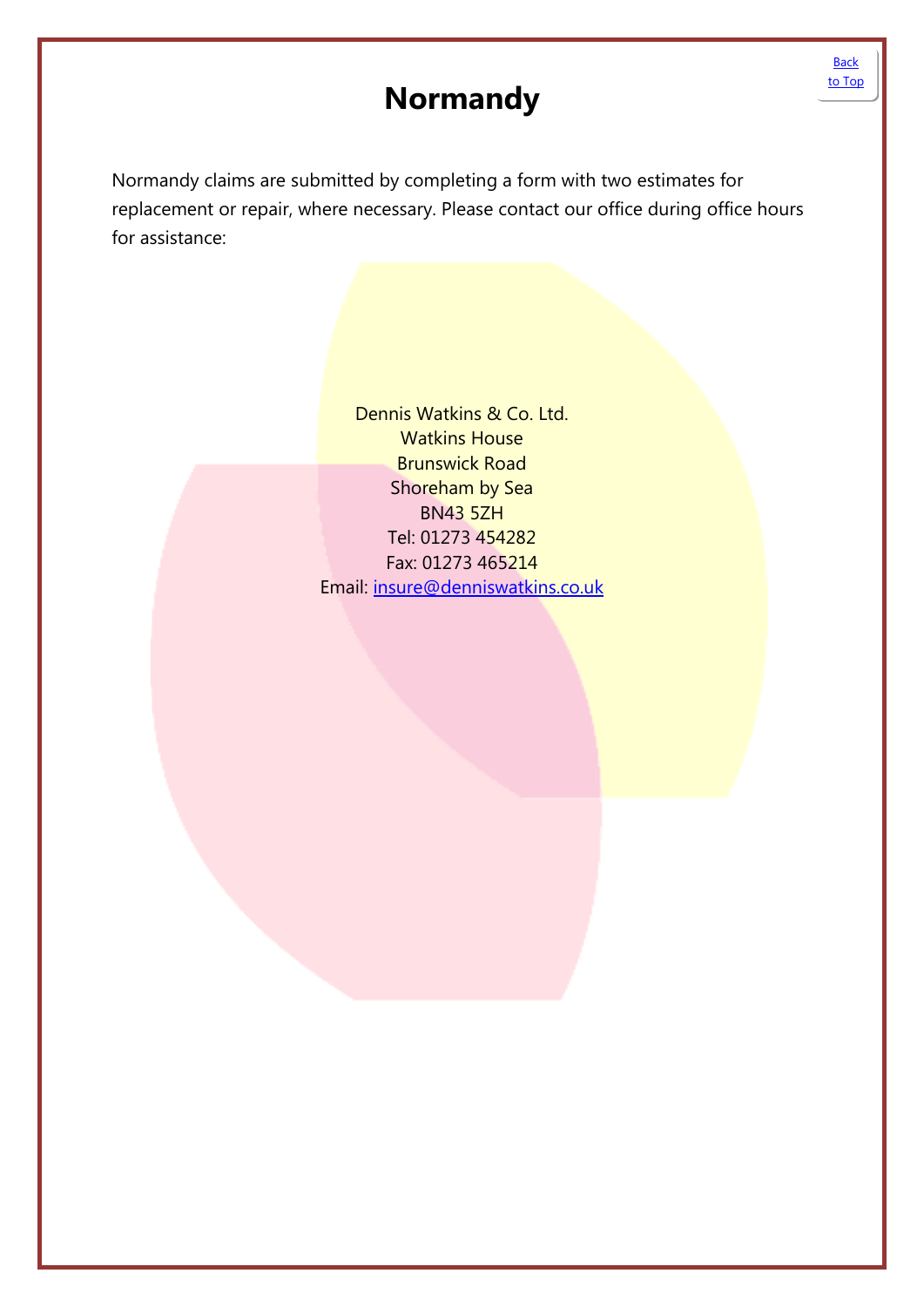<span id="page-24-0"></span>

# **Oak Underwriting**

Motor Insurance

| Policy Type: | Accident Helpline No: | Windscreen Helpline No: |
|--------------|-----------------------|-------------------------|
| Private Car  | 0800 072 2050         | 0800 587 0808           |

Home Insurance

| Policy Type                     | Helpline No:  |
|---------------------------------|---------------|
| <b>Business Hours Reporting</b> | 0333 456 7004 |
| Out Of Hours Reporting          | 0330 303 1830 |

Oak Insurance home claims are submitted by completing a form with two estimates for replacement or repair. Please contact our office during office hours for assistance:

A claim form can be obtained using the following link: [Oak Insurance Claim Form](http://www.oak-underwriting.co.uk/Home/GetExcelFileNotSecure?fileName=Oak%20claim%20form.pdf)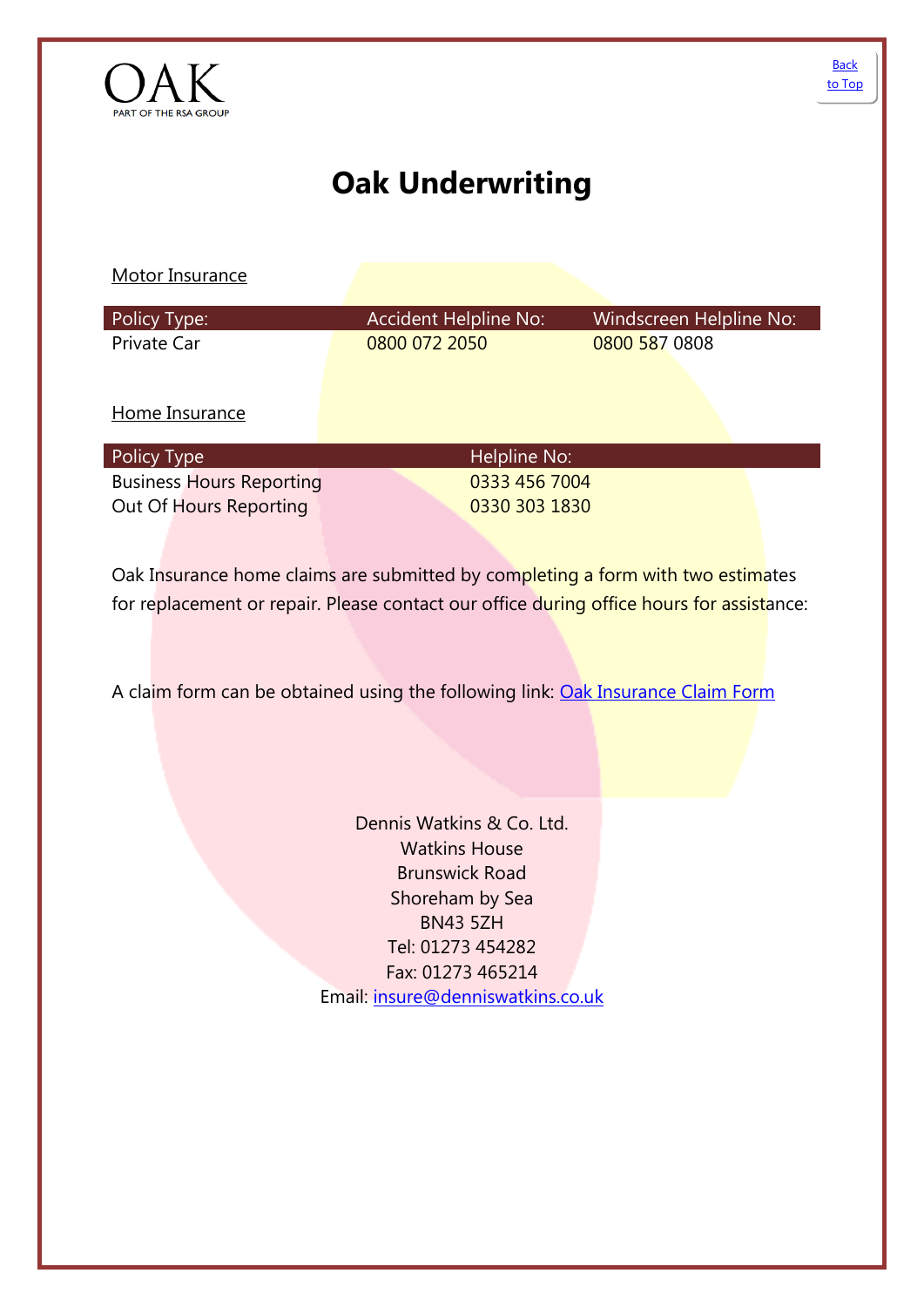<span id="page-25-0"></span>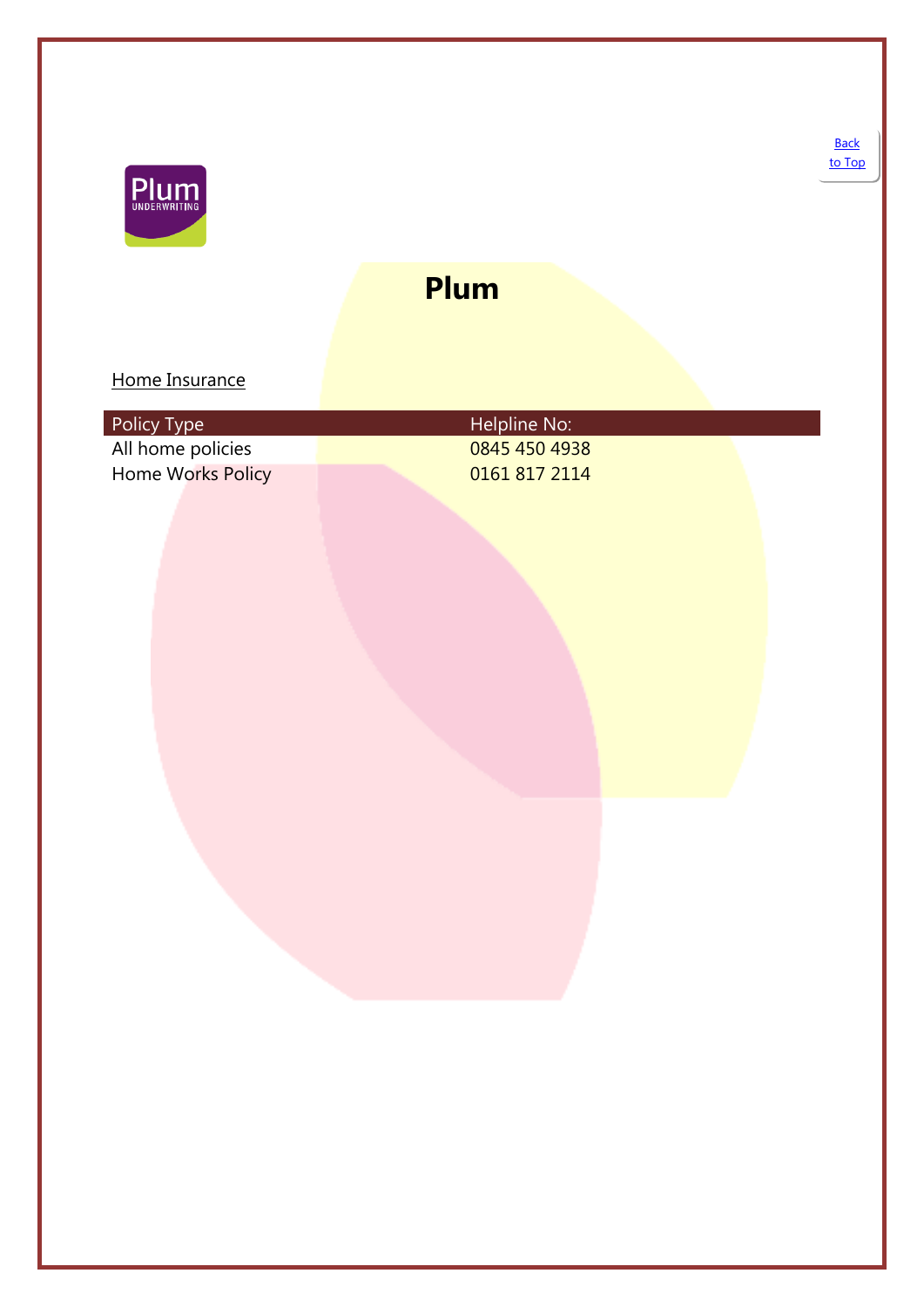<span id="page-26-0"></span>**RSA**

| Policy Type:                                   | <b>Accident Helpline No:</b>   | Windscreen Helpline No:             |
|------------------------------------------------|--------------------------------|-------------------------------------|
| Private Car                                    | 0800 096 4567                  | 0800 096 3456                       |
| <b>Business Car</b>                            | 0330 100 0565                  | 0800 783 4695                       |
| <b>Commercial Vehicle</b>                      | 0330 100 0565                  | 0800 783 4695                       |
| Mini Fleet                                     | 0330 100 0565                  | 0800 783 4695                       |
|                                                |                                |                                     |
|                                                |                                |                                     |
| Home Insurance                                 |                                |                                     |
| Policy Type                                    | Helpline No:                   |                                     |
| Clearchoice                                    | 0330 102 4010                  |                                     |
| Preferred Choice                               |                                | 0330 100 7186 (Emergency Assistance |
| <b>Prime Choice</b>                            | Only)                          |                                     |
| All other home policies                        | 0800 092 3131                  |                                     |
|                                                |                                |                                     |
|                                                |                                |                                     |
| <b>Commercial Insurance</b>                    |                                |                                     |
|                                                |                                |                                     |
| Policy Type:                                   | Helpline No:                   |                                     |
| <b>Restaurants &amp; Hotels</b>                | 0345 300 4006                  |                                     |
| Offices                                        | 0345 300 4006                  |                                     |
| Shops                                          | 0345 300 4006                  |                                     |
| <b>Small Business Combined</b>                 | 0345 300 4006                  |                                     |
| Tradespeople & Homeworkers                     | 0345 300 4006<br>0345 300 4006 |                                     |
| Professional Indemnity<br>Directors & Officers | 0345 300 4006                  |                                     |
|                                                |                                |                                     |
|                                                |                                |                                     |
| Properties                                     | 0345 300 4006                  |                                     |
| Cargo                                          | 0345 300 4006                  |                                     |
| <b>Goods In Transit</b>                        | 0345 300 4006                  |                                     |
| Haulage                                        | 0345 300 4006                  |                                     |
| <b>Marine Trades</b>                           | 0345 300 4006                  |                                     |
| <b>Business Combined</b>                       | 0345 300 4006                  |                                     |
| Engineering<br>Computers                       | 0330 102 4026<br>0330 102 4026 |                                     |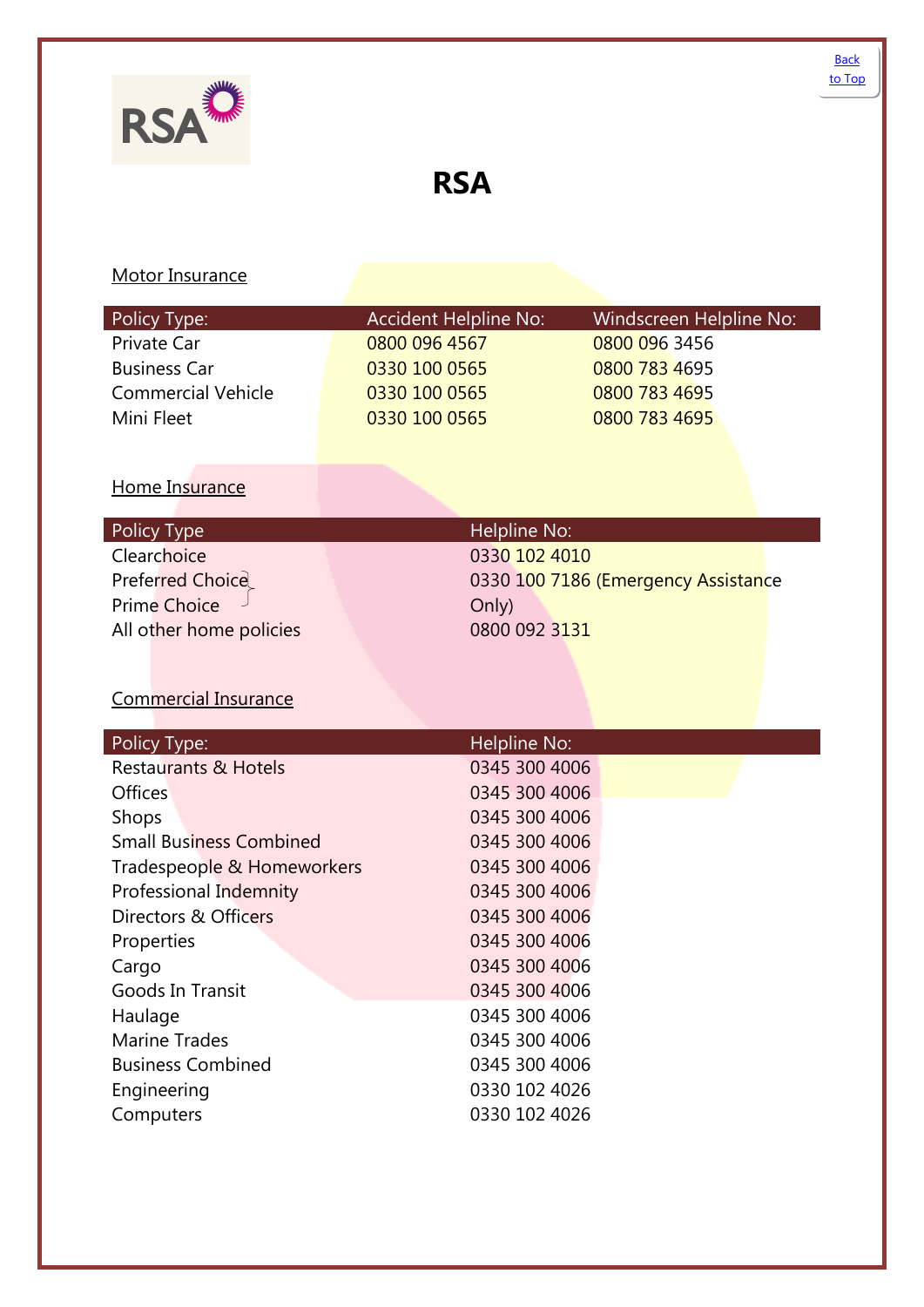<span id="page-27-0"></span>

# **Sabre**

| Policy Type:              | Accident Helpline No: | Windscreen Helpline No: |
|---------------------------|-----------------------|-------------------------|
| Private Car               | 0330 024 8000         | 0330 024 8000           |
| <b>Commercial Vehicle</b> | 0330 024 8000         | 0330 024 8000           |
|                           |                       |                         |
|                           |                       |                         |
|                           |                       |                         |
|                           |                       |                         |
|                           |                       |                         |
|                           |                       |                         |
|                           |                       |                         |
|                           |                       |                         |
|                           |                       |                         |
|                           |                       |                         |
|                           |                       |                         |
|                           |                       |                         |
|                           |                       |                         |
|                           |                       |                         |
|                           |                       |                         |
|                           |                       |                         |
|                           |                       |                         |
|                           |                       |                         |
|                           |                       |                         |
|                           |                       |                         |
|                           |                       |                         |
|                           |                       |                         |
|                           |                       |                         |
|                           |                       |                         |
|                           |                       |                         |
|                           |                       |                         |
|                           |                       |                         |
|                           |                       |                         |
|                           |                       |                         |
|                           |                       |                         |
|                           |                       |                         |
|                           |                       |                         |
|                           |                       |                         |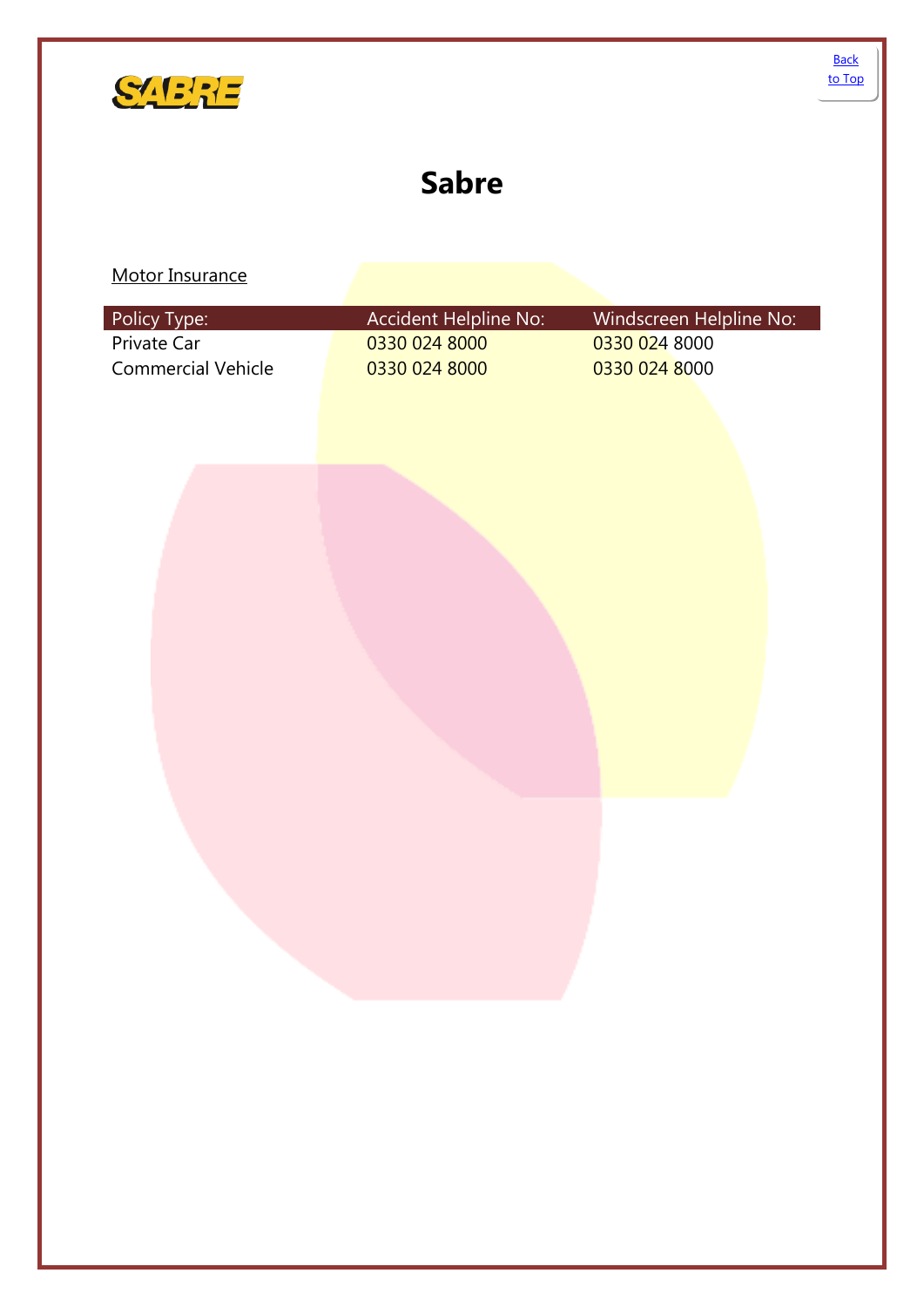<span id="page-28-0"></span>

# **Sompo Canopius**

Home Insurance

| Policy Type       | Helpline No:  |  |
|-------------------|---------------|--|
| All home policies | 0303 366 9000 |  |

### **Speciality Risks**

| Underwriter:               | Helpline No:  |
|----------------------------|---------------|
| UK & European Holiday Home | 0344 856 2043 |
| UK Park Home               | 0844 856 2043 |
| <b>Static Caravan</b>      | 0844 856 2043 |
| <b>Touring Caravan</b>     | 0844 856 2043 |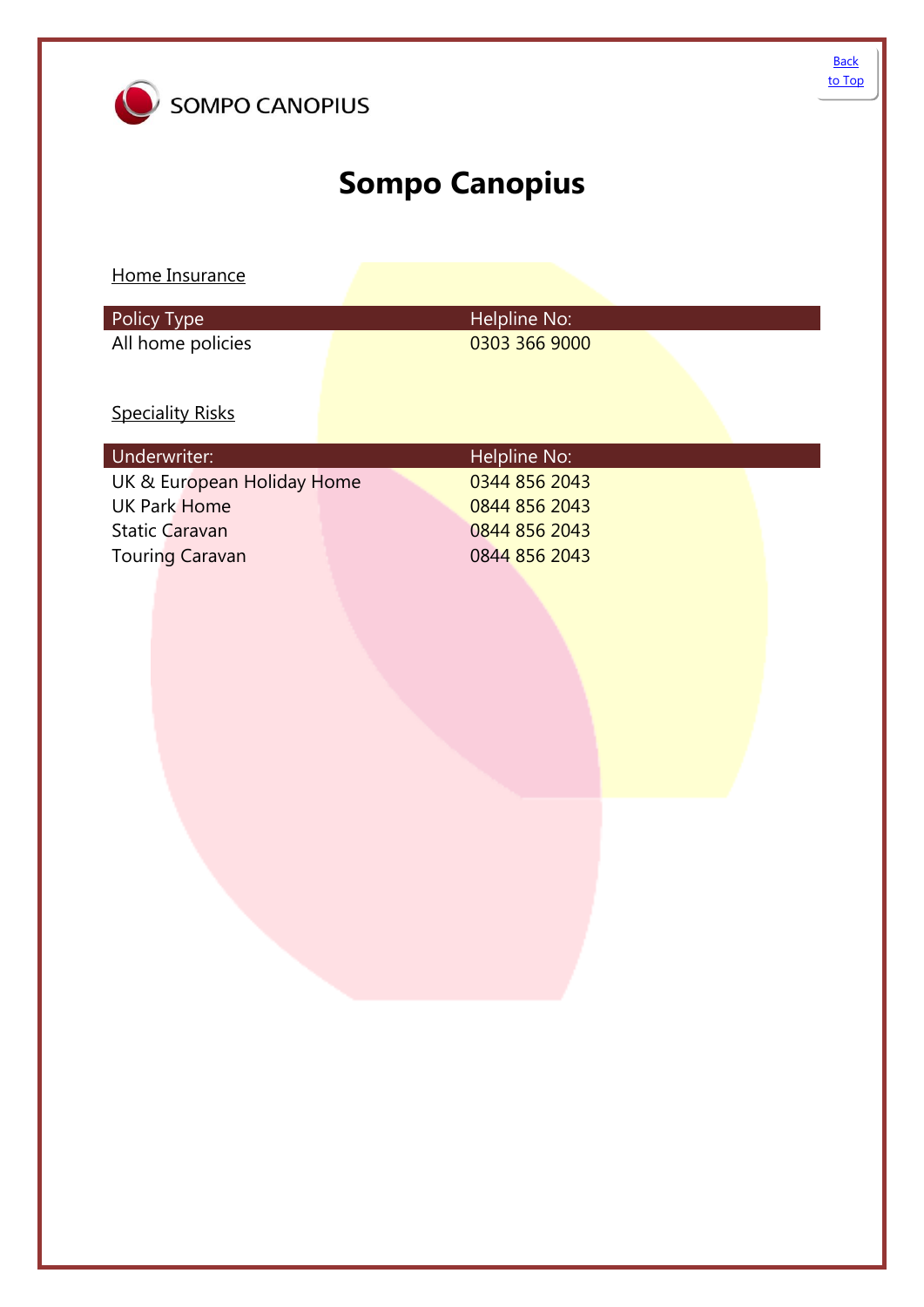<span id="page-29-0"></span>

# **Towergate**

| Policy Type:                  | <b>Accident Helpline No:</b>                                                                                                                                                                    | Windscreen Helpline No:                                                      |
|-------------------------------|-------------------------------------------------------------------------------------------------------------------------------------------------------------------------------------------------|------------------------------------------------------------------------------|
| <b>Cherished Car</b>          | 0344 892 2842<br><b>Quoting ref:</b><br>0734BW00025                                                                                                                                             | 0800 622122                                                                  |
| Home Insurance                |                                                                                                                                                                                                 |                                                                              |
| Policy Type                   | Helpline No:                                                                                                                                                                                    |                                                                              |
| <b>All Home Policies</b>      | 01708 777 710                                                                                                                                                                                   |                                                                              |
| <b>Commercial Insurance</b>   |                                                                                                                                                                                                 |                                                                              |
| Policy Type:                  | Helpline No:                                                                                                                                                                                    |                                                                              |
| Let Property                  | 01708 777 517                                                                                                                                                                                   |                                                                              |
| All Other Commercial Policies |                                                                                                                                                                                                 | Refer to individual policy documents or<br>contact Dennis Watkins & Co. Ltd. |
|                               |                                                                                                                                                                                                 |                                                                              |
|                               | Dennis Watkins & Co. Ltd.<br><b>Watkins House</b><br><b>Brunswick Road</b><br>Shoreham by Sea<br><b>BN43 5ZH</b><br>Tel: 01273 454282<br>Fax: 01273 465214<br>Email: insure@denniswatkins.co.uk |                                                                              |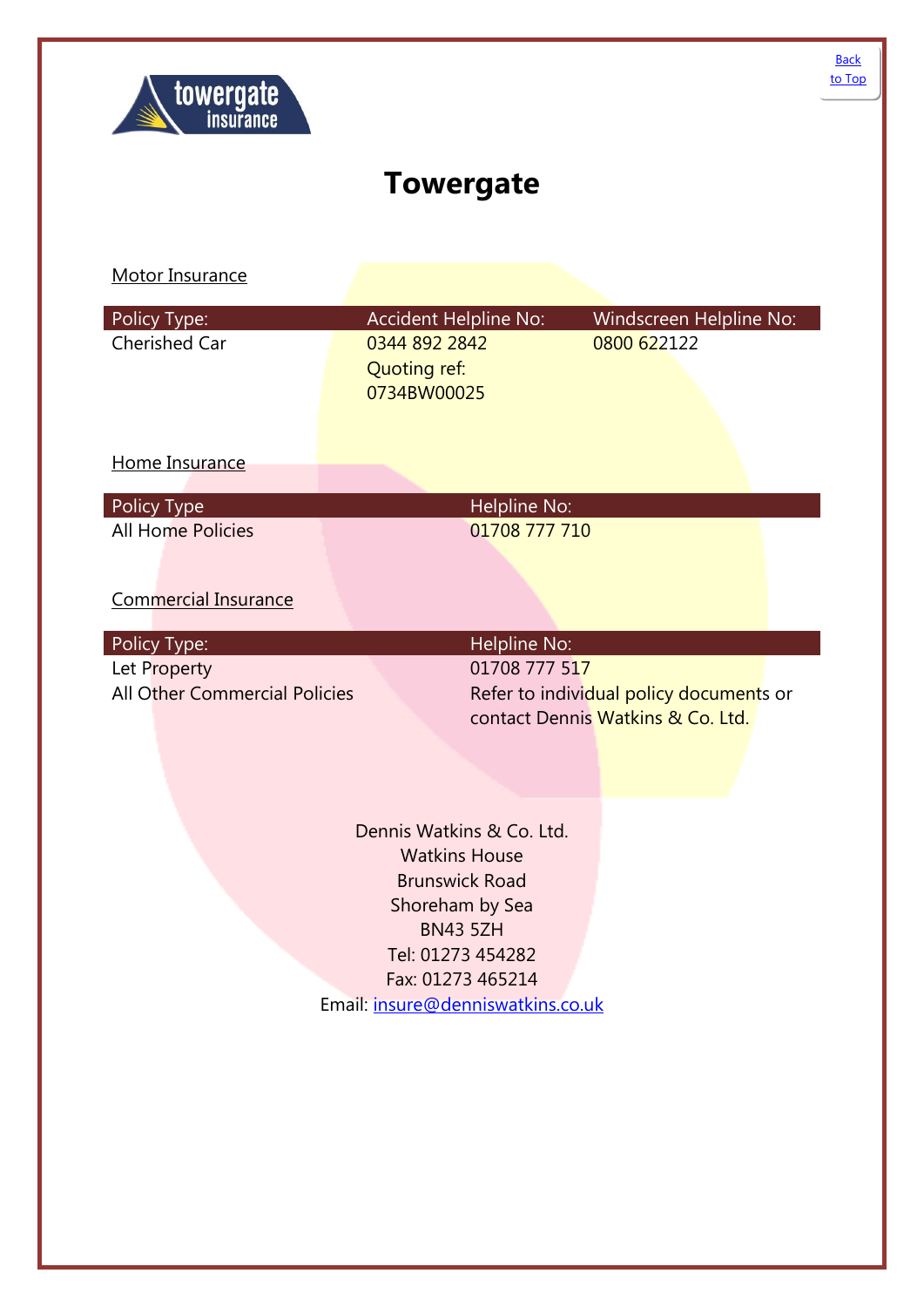# <span id="page-30-0"></span>**Victor Millwell**

| Motorhome - All Policies<br>0800 028 0038<br>0800 028 0038 | Policy Type: | Accident Helpline No: | Windscreen Helpline No: |
|------------------------------------------------------------|--------------|-----------------------|-------------------------|
|                                                            |              |                       |                         |
|                                                            |              |                       |                         |
|                                                            |              |                       |                         |
|                                                            |              |                       |                         |
|                                                            |              |                       |                         |
|                                                            |              |                       |                         |
|                                                            |              |                       |                         |
|                                                            |              |                       |                         |
|                                                            |              |                       |                         |
|                                                            |              |                       |                         |
|                                                            |              |                       |                         |
|                                                            |              |                       |                         |
|                                                            |              |                       |                         |
|                                                            |              |                       |                         |
|                                                            |              |                       |                         |
|                                                            |              |                       |                         |
|                                                            |              |                       |                         |
|                                                            |              |                       |                         |
|                                                            |              |                       |                         |
|                                                            |              |                       |                         |
|                                                            |              |                       |                         |
|                                                            |              |                       |                         |
|                                                            |              |                       |                         |
|                                                            |              |                       |                         |
|                                                            |              |                       |                         |
|                                                            |              |                       |                         |
|                                                            |              |                       |                         |
|                                                            |              |                       |                         |
|                                                            |              |                       |                         |
|                                                            |              |                       |                         |
|                                                            |              |                       |                         |
|                                                            |              |                       |                         |
|                                                            |              |                       |                         |
|                                                            |              |                       |                         |
|                                                            |              |                       |                         |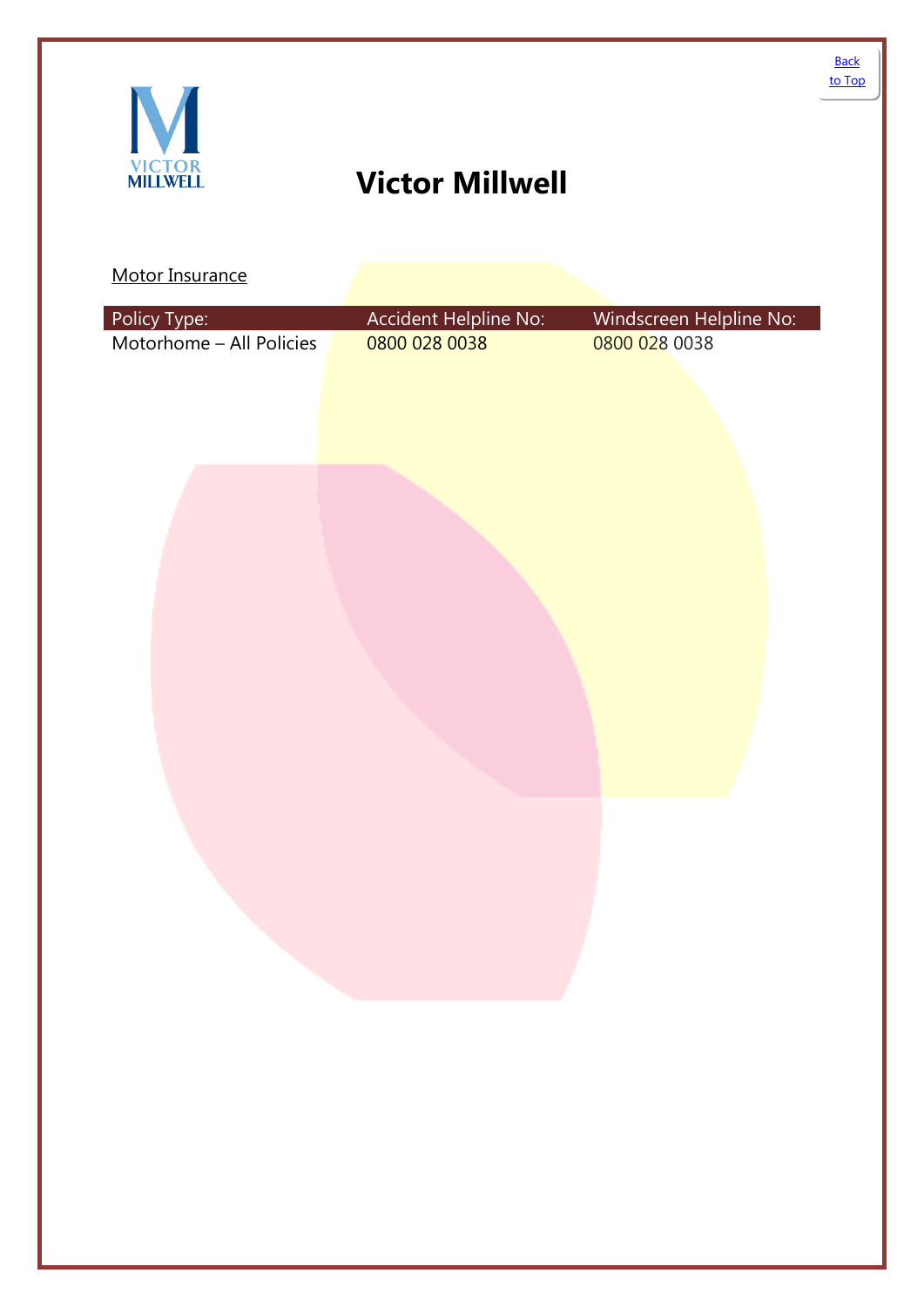<span id="page-31-0"></span>

# **Zenith Marque**

| Policy Type:         | Accident Helpline No: | Windscreen Helpline No: |  |
|----------------------|-----------------------|-------------------------|--|
| All motor policies   | 0800 072 2050         | 0800 587 0808           |  |
|                      |                       |                         |  |
| Commercial Insurance |                       |                         |  |
|                      |                       |                         |  |
| Policy Type:         | Helpline No:          |                         |  |
| Liability            | 0800 072 2050         |                         |  |
|                      |                       |                         |  |
|                      |                       |                         |  |
|                      |                       |                         |  |
|                      |                       |                         |  |
|                      |                       |                         |  |
|                      |                       |                         |  |
|                      |                       |                         |  |
|                      |                       |                         |  |
|                      |                       |                         |  |
|                      |                       |                         |  |
|                      |                       |                         |  |
|                      |                       |                         |  |
|                      |                       |                         |  |
|                      |                       |                         |  |
|                      |                       |                         |  |
|                      |                       |                         |  |
|                      |                       |                         |  |
|                      |                       |                         |  |
|                      |                       |                         |  |
|                      |                       |                         |  |
|                      |                       |                         |  |
|                      |                       |                         |  |
|                      |                       |                         |  |
|                      |                       |                         |  |
|                      |                       |                         |  |